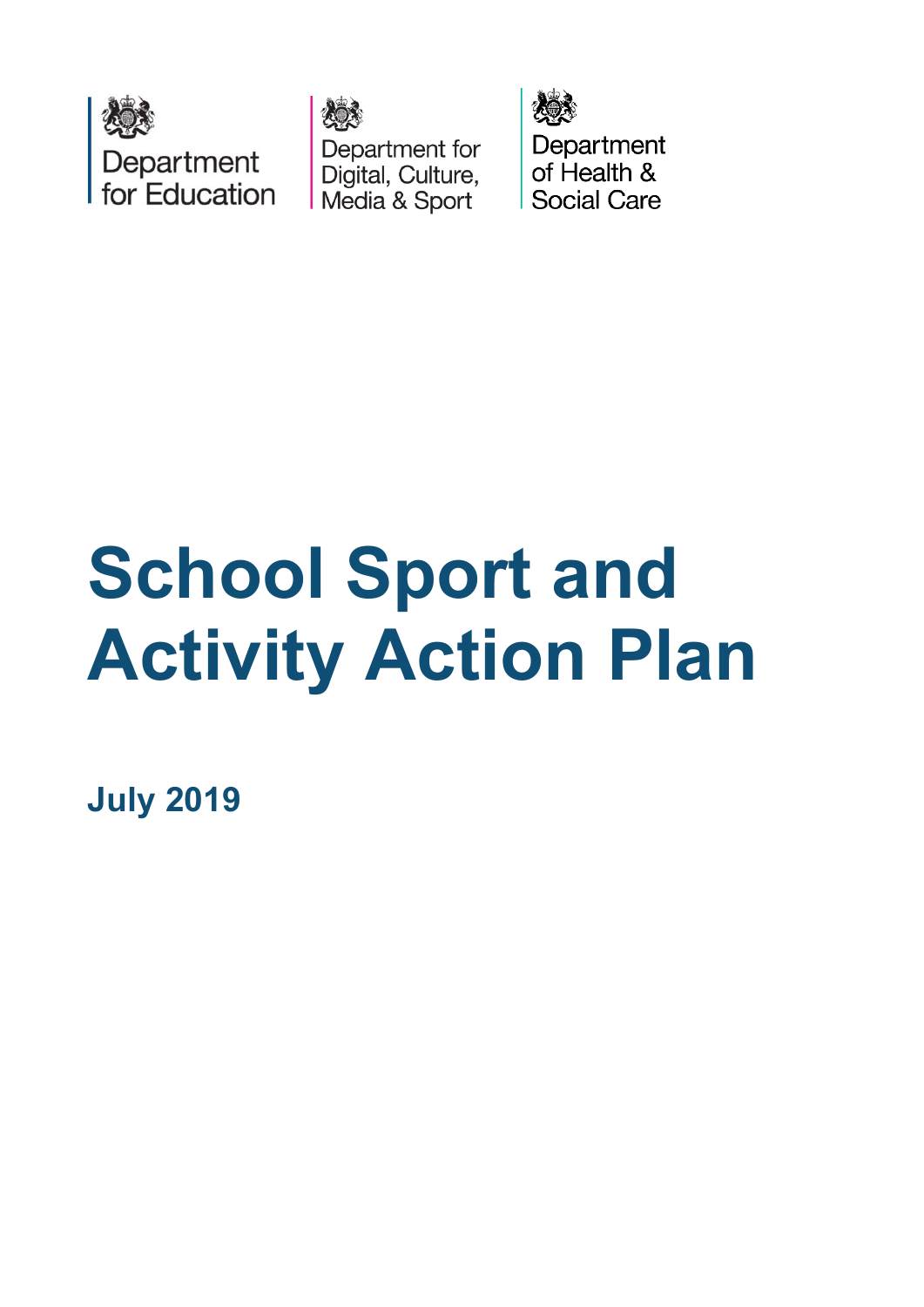## **Contents**

| Introduction                                                                  | 3  |
|-------------------------------------------------------------------------------|----|
| The challenges                                                                | 4  |
| A new, collaborative approach to benefit every child                          | 6  |
| Cross-government working                                                      | 7  |
| UK and the Home Nations                                                       | 7  |
| Ambitions and delivery                                                        | 8  |
| Ambition                                                                      | 8  |
| <b>Framework for success</b>                                                  | 9  |
| Actions and commitments                                                       | 10 |
| Collaboration: a joined-up sport and physical activity offer for young people | 10 |
| Trialling innovative new approaches                                           | 10 |
| Empowering young people                                                       | 11 |
| Raising awareness                                                             | 12 |
| Actions within schools                                                        | 13 |
| Immediate action to support schools                                           | 13 |
| High quality PE provision                                                     | 14 |
| PE and Sport Premium for primary schools                                      | 15 |
| Health and relationships education                                            | 15 |
| School swimming and water safety                                              | 16 |
| <b>Healthy Schools Rating Scheme</b>                                          | 17 |
| Community and local sport                                                     | 18 |
| After-school clubs                                                            | 18 |
| A strong and unified sport sector                                             | 19 |
| <b>Competition and the School Games</b>                                       | 20 |
| Measurement                                                                   | 21 |
| <b>ANNEX A: Summary of actions</b>                                            | 22 |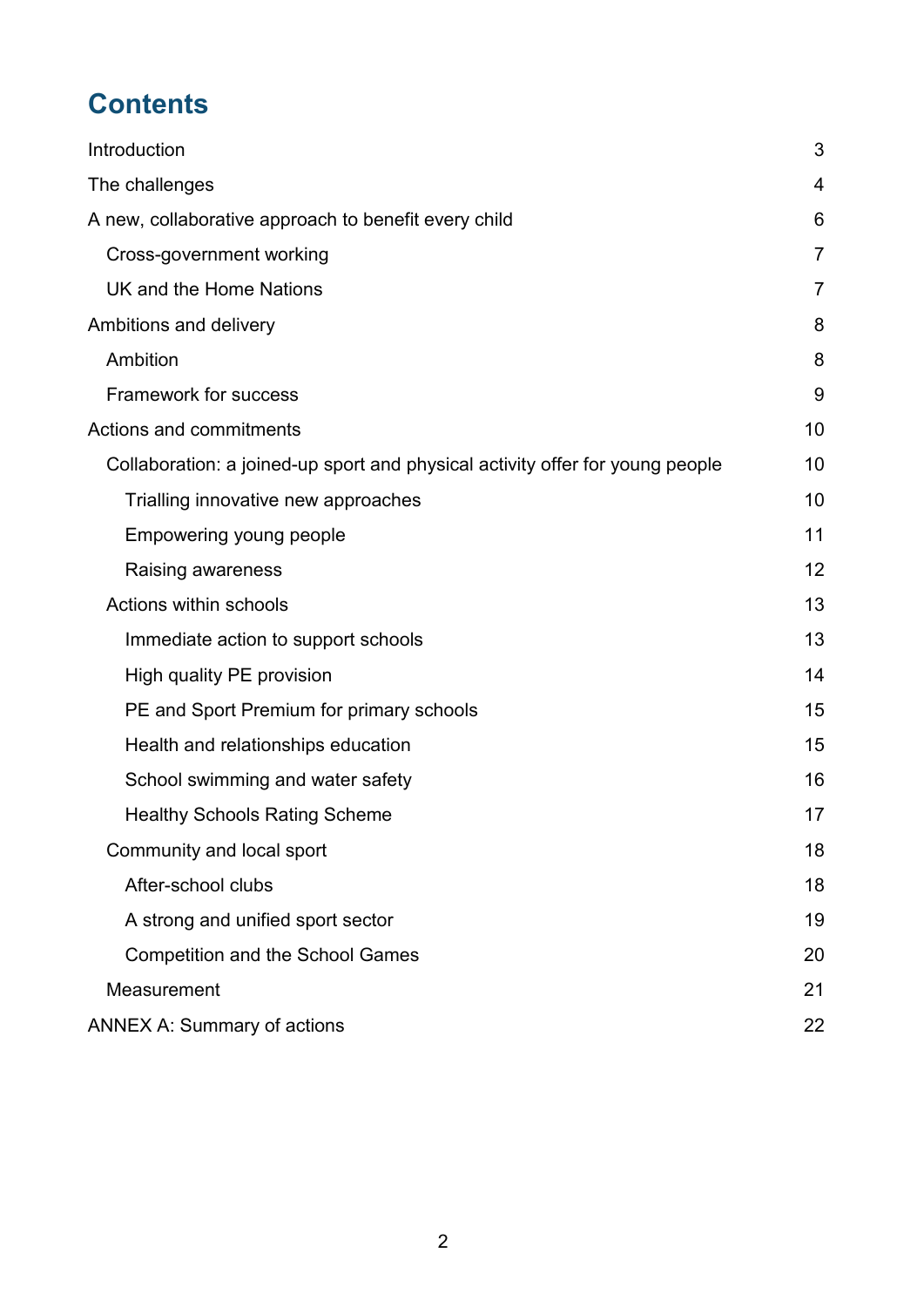## <span id="page-2-0"></span>**Introduction**

-

All young people should have the opportunity to live healthy and active lives. As set out in our 2015 cross-government sport strategy *Sporting Future[1](#page-2-1)*, sport and physical activity improve our children's physical and mental wellbeing, and help them to develop important skills like teamwork and leadership.

A positive experience of sport and physical activity at a young age can build a lifetime habit of participation, and is central to meeting the government's ambitions for a worldclass education system. Physical literacy (building physical competency alongside confidence, enjoyment, knowledge and understanding) and high quality, modern physical education (PE) lessons that engage boys and girls of different backgrounds and abilities should be a fundamental part of every child's school experience.

Ensuring young people have access to the right amount of daily activity can have wider benefits for pupils and schools, improving behaviour as well as enhancing learning and academic achievement. Sport has also been identified by the Department for Education as one of the five foundations for building character, helping young people develop resilience, determination and self-belief, and instilling values and virtues such as friendship and fair play. It can help children and young people to connect with their peers, tackling loneliness and social isolation and building stronger communities.

**This action plan is a statement of intent, setting out a joint commitment from the Department for Education (DfE), Department for Digital, Culture, Media and Sport (DCMS), and Department for Health and Social Care (DHSC), to ongoing collaboration at national level to ensure that sport and physical activity are an integral part of both the school day and after-school activities, so that all children have the opportunity to take part in at least 60 minutes of physical activity every day. We will publish further details on these commitments in an update to this action plan later in the year.** 

<span id="page-2-1"></span><sup>1</sup> [https://assets.publishing.service.gov.uk/government/uploads/system/uploads/attachment\\_data/fil](https://assets.publishing.service.gov.uk/government/uploads/system/uploads/attachment_data/file/486622/Sporting_Future_ACCESSIBLE.pdf) [e/486622/Sporting\\_Future\\_ACCESSIBLE.pdf](https://assets.publishing.service.gov.uk/government/uploads/system/uploads/attachment_data/file/486622/Sporting_Future_ACCESSIBLE.pdf)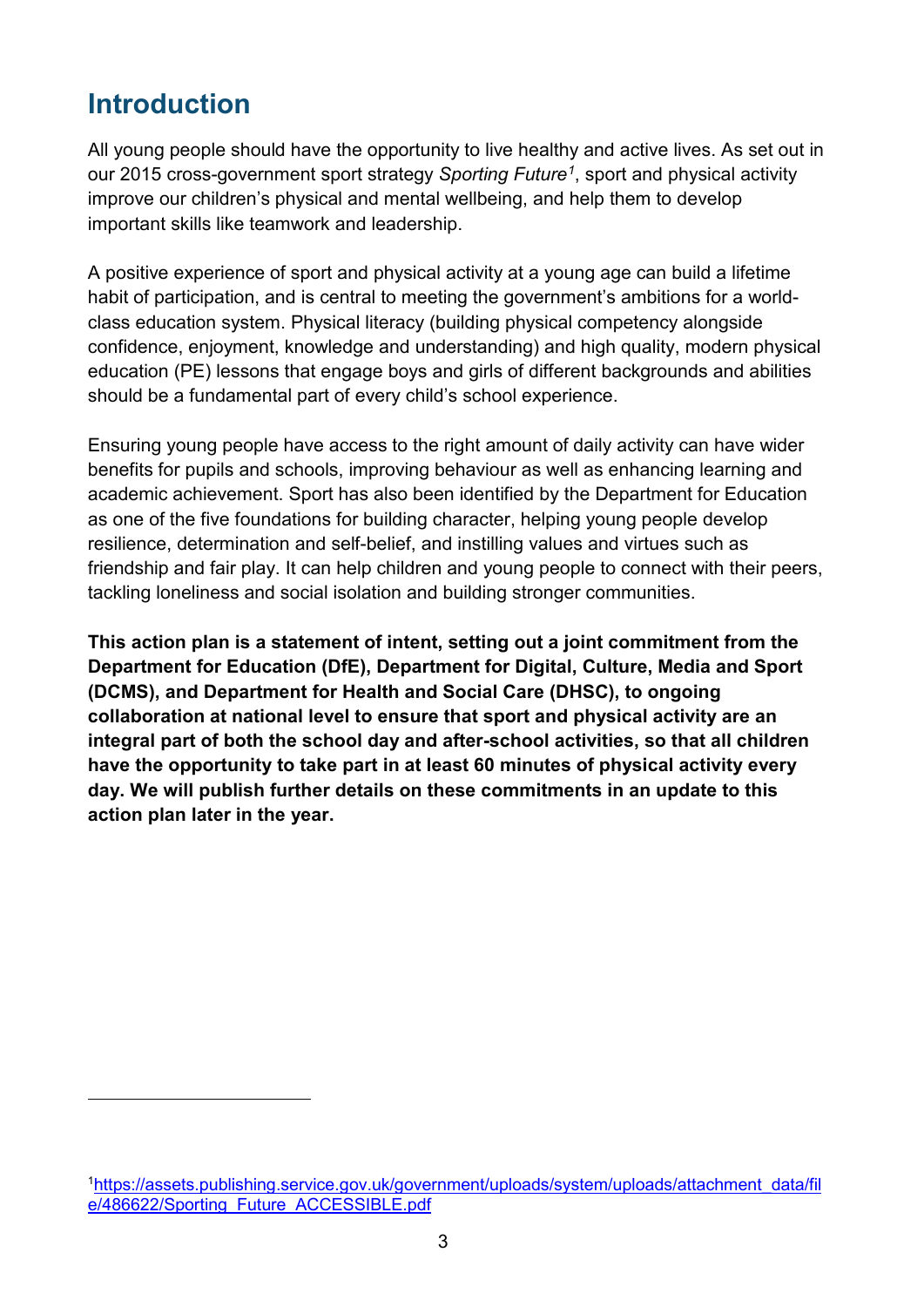## <span id="page-3-0"></span>**The challenges**

<u>.</u>

The importance of daily physical activity has been known for decades, but the challenge we face in a world of fast food and sedentary screentime has never been greater. Onethird of children are overweight or obese by the time they leave primary school. Data from Sport England's Active Lives Children and Young People survey[2](#page-3-1) ('Active Lives Children') show that only 17.5% of children meet the Chief Medical Officers' quidance<sup>[3](#page-3-2)</sup> for how much activity children should be doing (at least 60 minutes every day), and stubborn inequalities remain; children from some Black, Asian and minority ethnic (BAME) groups and poorer backgrounds are less active, and so are girls. Shockingly, the gender gap starts at just five years old. Too many children are losing confidence, understanding and enjoyment of sport as they progress through secondary school, with activity levels decreasing throughout education.

Physical activity is a key part of developing a healthy lifestyle and plays an important role in maintaining a healthy weight. Chapter 2 of our *Childhood Obesity Plan[4](#page-3-3)* set a bold ambition to halve childhood obesity by 2030 and significantly reduce the gap in obesity between children from the most and least deprived areas by 2030. This plan will build on the measures set out in Chapter 2, by further supporting schools to create environments which encourage pupils to lead healthy, active lifestyles.

The importance of physical activity in promoting children and young people's mental wellbeing is equally clear; one in eight 5-to-19 year olds has at least one mental disorder<sup>[5](#page-3-4)</sup>. Physical and mental health are inextricably linked; numerous studies confirm a positive association between physical activity and increased self-esteem, emotional wellbeing and future aspirations, and physical activity is also associated with lower levels of anxiety and depression. Active Lives Children data show us that children who are physically literate are happier, more resilient and more trusting of their peers, and we need to ensure that the importance of physical activity for mental wellbeing is recognised and understood by all young people.

A key driver of this plan is the need to ensure that all children and young people have access to at least 60 minutes of physical activity every day. This is an important aim in itself, as part of the Chief Medical Officers' guidance on daily physical activity, but will also lead to important health, wellbeing and educational outcomes. This is an ambitious

<span id="page-3-1"></span><sup>2</sup> [https://www.sportengland.org/research/active-lives-survey/active-lives-children-and-young](https://www.sportengland.org/research/active-lives-survey/active-lives-children-and-young-people/)[people/](https://www.sportengland.org/research/active-lives-survey/active-lives-children-and-young-people/)

<span id="page-3-2"></span><sup>3</sup> [https://assets.publishing.service.gov.uk/government/uploads/system/uploads/attachment\\_data/fil](https://assets.publishing.service.gov.uk/government/uploads/system/uploads/attachment_data/file/213739/dh_128144.pdf) [e/213739/dh\\_128144.pdf](https://assets.publishing.service.gov.uk/government/uploads/system/uploads/attachment_data/file/213739/dh_128144.pdf)

<span id="page-3-3"></span><sup>4</sup> [https://assets.publishing.service.gov.uk/government/uploads/system/uploads/attachment\\_data/fil](https://assets.publishing.service.gov.uk/government/uploads/system/uploads/attachment_data/file/718903/childhood-obesity-a-plan-for-action-chapter-2.pdf) [e/718903/childhood-obesity-a-plan-for-action-chapter-2.pdf](https://assets.publishing.service.gov.uk/government/uploads/system/uploads/attachment_data/file/718903/childhood-obesity-a-plan-for-action-chapter-2.pdf)

<span id="page-3-4"></span><sup>5</sup> [https://digital.nhs.uk/data-and-information/publications/statistical/mental-health-of-children-and](https://digital.nhs.uk/data-and-information/publications/statistical/mental-health-of-children-and-young-people-in-england/2017/2017)[young-people-in-england/2017/2017](https://digital.nhs.uk/data-and-information/publications/statistical/mental-health-of-children-and-young-people-in-england/2017/2017)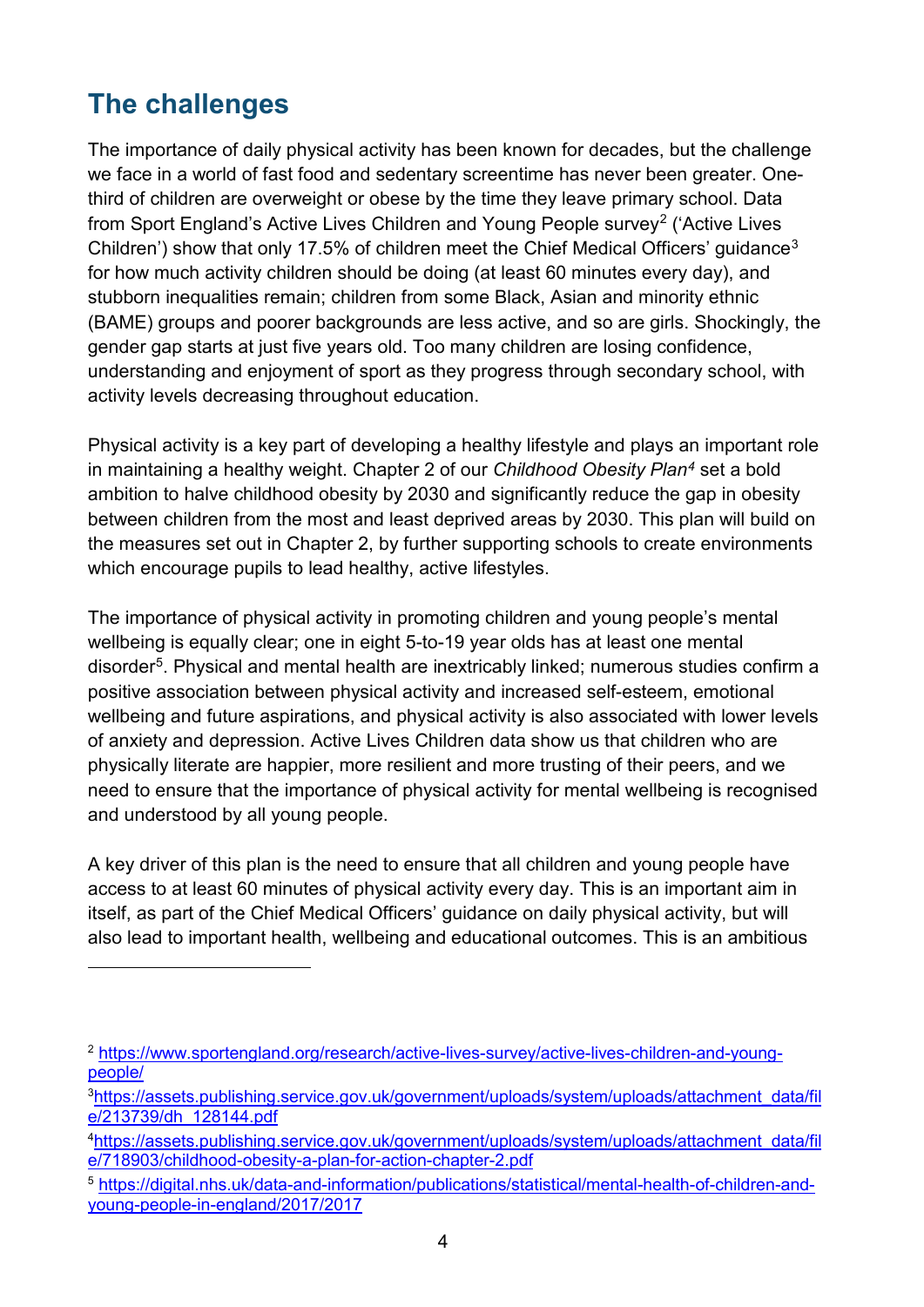goal given current levels of inactivity (32.9% of children and young people currently do less than 30 minutes of activity per day), and there are no quick-fixes, but we must take the first steps now to ensure that our children and young people develop healthy, active lifestyles and have the best chances in life.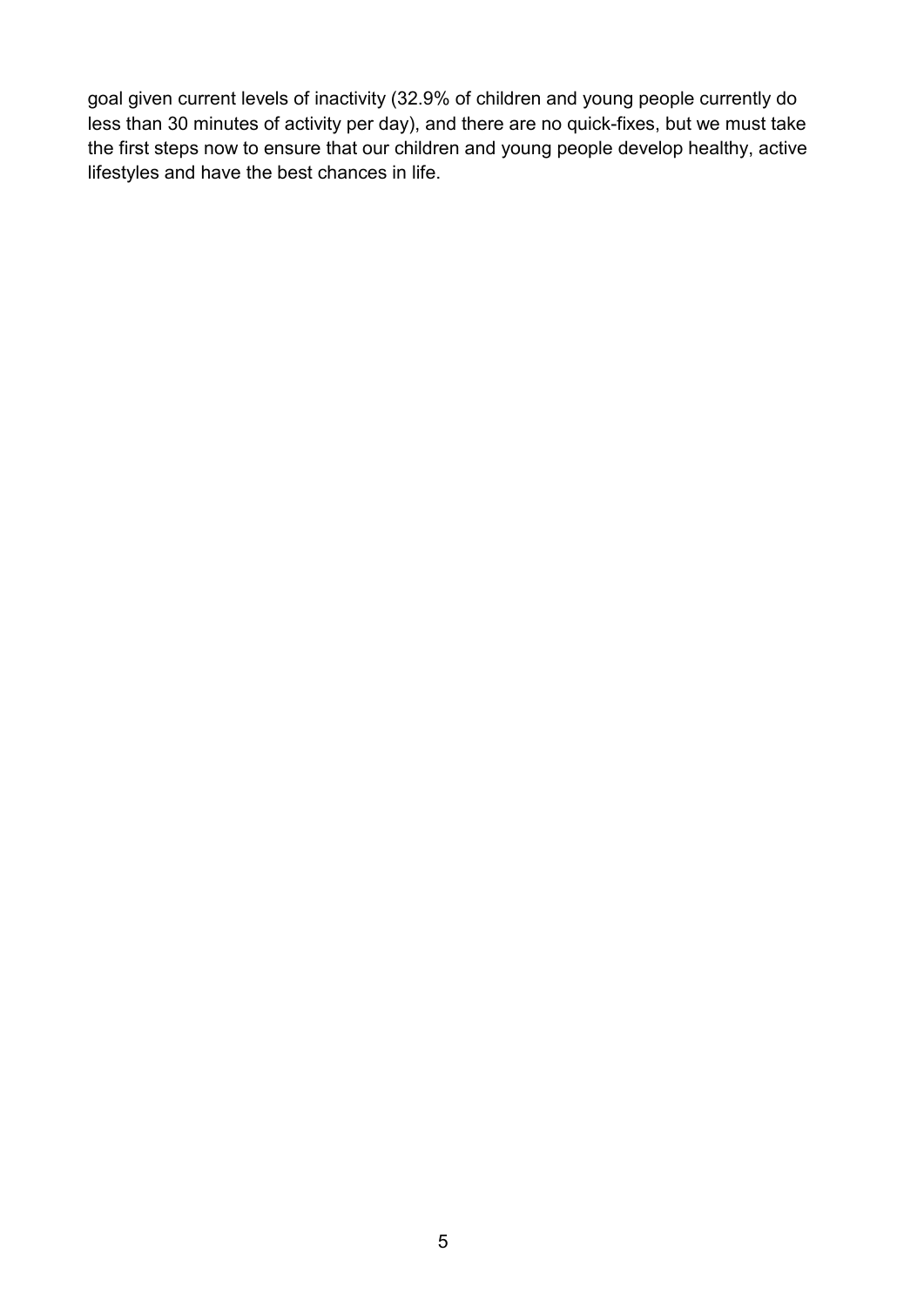## <span id="page-5-0"></span>**A new, collaborative approach to benefit every child**

The Department for Education, Department for Digital, Culture, Media and Sport, and Department for Health and Social Care have committed to continuing collaboration on developing and delivering this plan. We are clear on the need to encourage children to develop a healthy relationship with exercise and build a habit of daily physical activity that will benefit them throughout their lives.

This collaborative approach reflects the fact that we cannot expect any single group or organisation - schools, parents, sports clubs or activity providers - to shoulder the responsibility for improving access to sport and activity on their own.

Schools play an important role in young people's lives, and it is important that they are supported to provide high quality, modern PE lessons that engage young people as well as opportunities for them to be active throughout the school day. We must ensure that teachers have the knowledge and skills they need to teach PE effectively, support primary schools to make use of PE specialists, help schools to protect PE time and build physical activity into the school day to help stem the drop-off in activity by older pupils.

Ofsted's new Inspection Framework, which will come into effect from September 2019, will give greater recognition to schools' work to support the personal development of pupils, such as the opportunities they have to learn about eating healthily and maintaining an active lifestyle. Inspectors will expect to see schools offering children a broad, balanced education, including opportunities to be active during the school day and through extra-curricular activities.

Government will work with Sport England to develop the actions further in consultation with sector experts such as the Youth Sport Trust, Active Partnerships, Association for Physical Education, the Sport and Recreation Alliance, ukactive and leading sport organisations (including National Governing Bodies of sport (NGBs)), to ensure that the plan is focused on the right areas and builds the strongest possible case for a new, joined-up approach to sport and physical activity.

This must be supported by high quality clubs, competitions and activities outside school, which are easy to find and access. And the role of parents is crucial in encouraging and supporting children to develop healthy habits that will benefit them throughout their lives. Sport England is investing over £194 million (2016-21) of government and National Lottery funding into projects focused on improving children's capability and enjoyment of physical activity, including projects which directly support schools and parents to help young people get and stay active.

An updated version of this plan will be published later in the year, after the broader government spending review.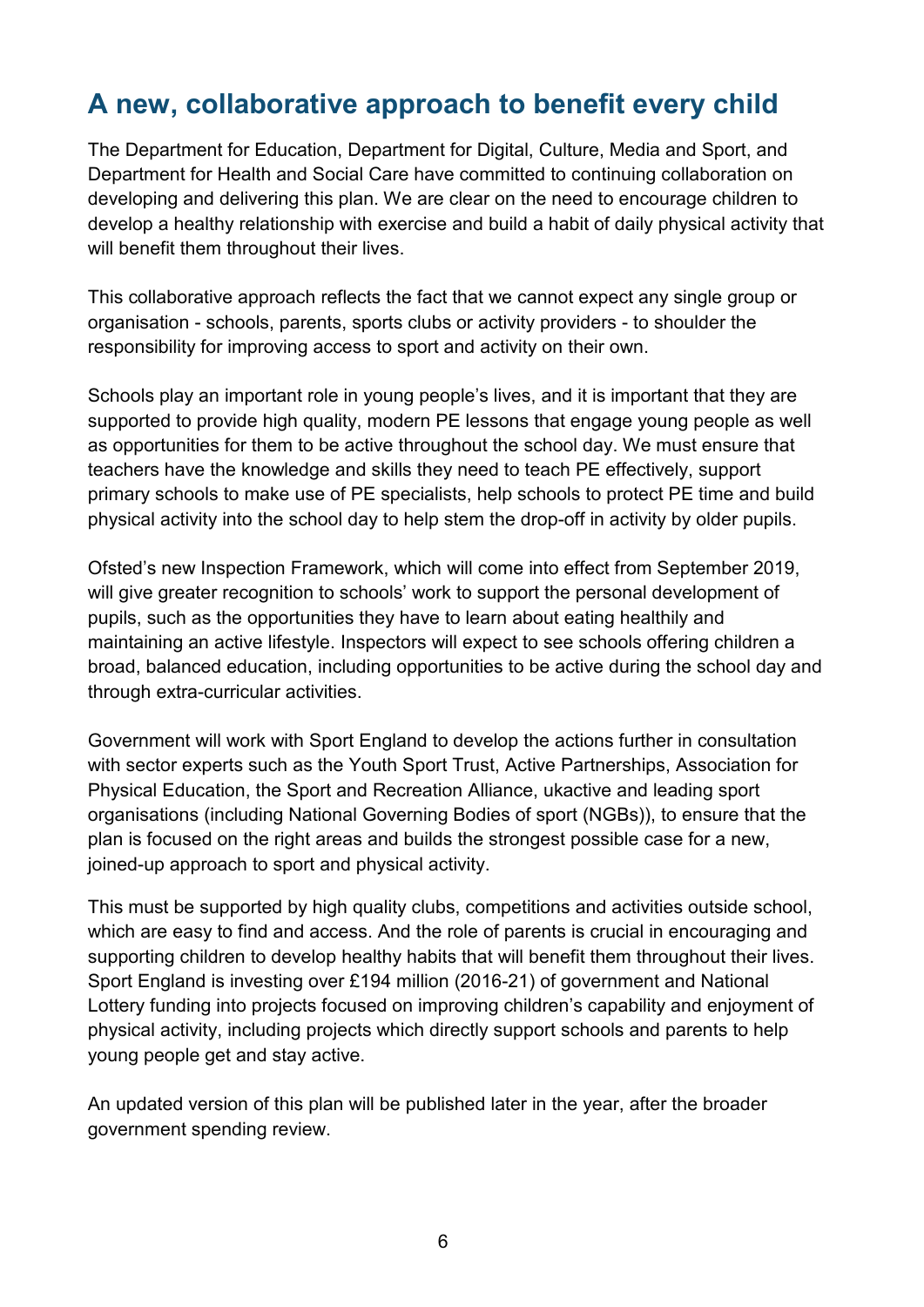#### <span id="page-6-0"></span>**Cross-government working**

The School Sport and Activity Action Plan will be an important part of the forthcoming government Youth Charter. The Department for Digital, Culture, Media and Sport is developing the Youth Charter to connect work on young people across Whitehall, and bring together policy makers, young people, the youth sector and business to develop a ten year vision for young people.

The government's 25 Year Environment Plan<sup>[6](#page-6-2)</sup> highlights the importance of children playing and getting active outside and having contact with the natural world, for both their physical and mental wellbeing. That is why the Department for Education, Department for the Environment, Food & Rural Affairs and Natural England are working together on a four year £10 million Children and Nature programme, which will help pupils, particularly those from disadvantaged backgrounds to better access the natural environment, in order to support their mental health and wellbeing. A further campaign led by the Department for Education will build on this by encouraging young people to get out and enjoy the natural world over the summer.

Sport and physical activity also feed into other important cross-government priorities such as the ambitions to increase active travel through cycling and walking to school, as set out in the Department for Transport's statutory Cycling and Walking Investment Strategy<sup>[7](#page-6-3)</sup>.

### <span id="page-6-1"></span>**UK and the Home Nations**

This plan applies to England only, as health, education and grassroots sport policy is devolved in Scotland, Wales and Northern Ireland. But the fundamental principles (such as the importance of physical activity for physical and mental wellbeing) are universal, and we recognise the good work being done in the home nations, such as Scotland's *Physical Activity Delivery Plan*, the delivery of the Northern Ireland strategy *Sport Matters*, and *Healthy Weight: Healthy Wales*, a first step towards a cross-government approach to reduce obesity across Wales. We will continue to work with partners across the UK to ensure that all children and young people in the UK are supported to build active, healthy lifestyles.

6

<span id="page-6-2"></span>[https://assets.publishing.service.gov.uk/government/uploads/system/uploads/attachment\\_data/fil](https://assets.publishing.service.gov.uk/government/uploads/system/uploads/attachment_data/file/693158/25-year-environment-plan.pdf) [e/693158/25-year-environment-plan.pdf](https://assets.publishing.service.gov.uk/government/uploads/system/uploads/attachment_data/file/693158/25-year-environment-plan.pdf)

<span id="page-6-3"></span><sup>7</sup> <https://www.gov.uk/government/publications/cycling-and-walking-investment-strategy>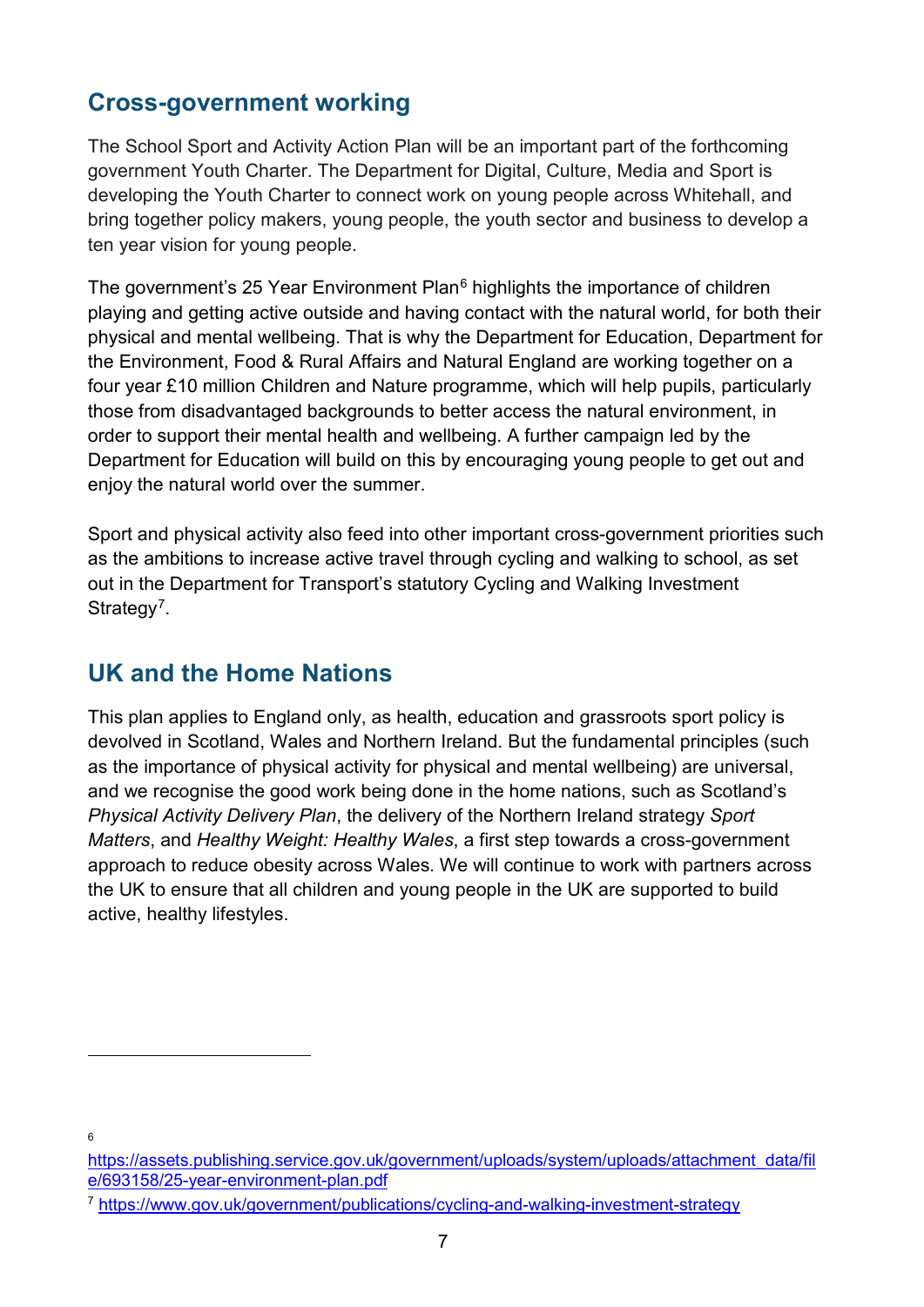## <span id="page-7-0"></span>**Ambitions and delivery**

## <span id="page-7-1"></span>**Ambition**

The government has three overarching ambitions for this plan:

#### **1. All children and young people take part in at least 60 minutes of physical activity every day.**

To meet the Chief Medical Officers' guidance on physical activity, schools, parents and the sport sector must work together to ensure that children and young people have access to at least 60 minutes of physical activity every day. As set out in the Childhood Obesity Plan, at least 30 minutes should take place in schools, and the remaining 30 outside the school day.

Through this plan, we will support schools to review their sport and physical activity provision and ensure that all pupils have access to sufficient opportunities to be active throughout the school day. We will work with the sport sector to ensure that parents can access high quality clubs and programmes to help young people reach sufficient levels of physical activity outside the school day.

#### **2. Children and young people have the opportunity to realise developmental, character-building experiences through sport, competition and active pursuits.**

Sport and physical activity can enrich young people's lives, and should be considered alongside other important activities like arts, culture, work and volunteering, to ensure young people have access to a variety of experiences. Sport is one of the Department for Education's five foundations for building character, and can help young people to develop skills such as confidence, self-belief, dedication and resilience. Sport also instils values and virtues such as friendship and fair play.

In an increasingly digital world, giving children and young people opportunities for face-to-face engagement with their peers in their own and other communities is vital in developing socially as well as tackling loneliness and social isolation. And volunteering through sport can help young people to give back and play a role in their communities.

#### **3. All sport and physical activity provision for children and young people is designed around the principles of physical literacy, focuses on fun and enjoyment and aims to reach the least active.**

Physical literacy is a core element of early learning and should be at the heart of all sport and physical activity for children and young people. All sport and physical activity provision for children and young people should be designed around the principles of physical literacy, focused on fun and enjoyment, and help young people (particularly girls and less active groups) to build confidence and develop a positive relationship with sport and physical activity.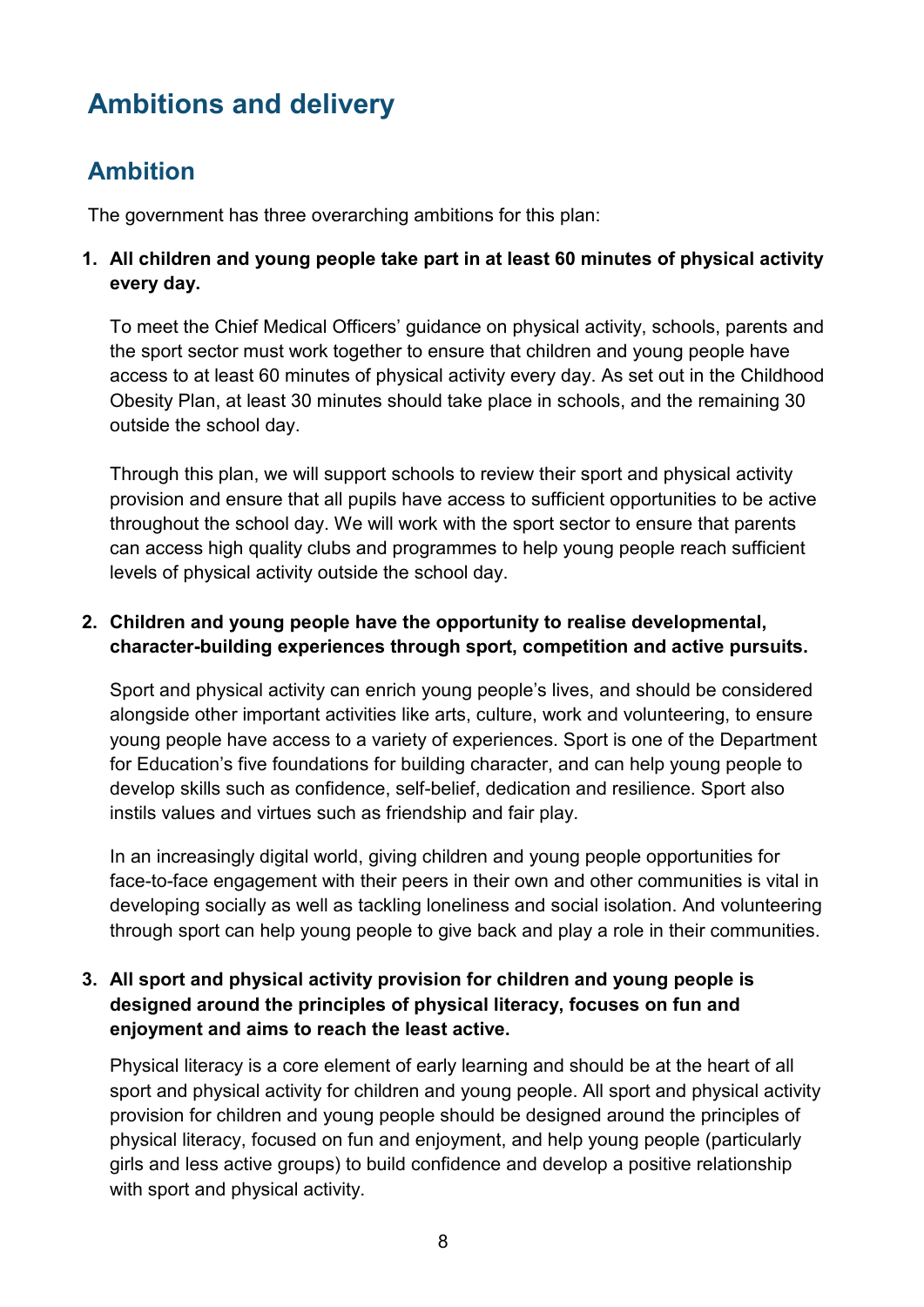Data from the Active Lives Children and Young People survey<sup>[8](#page-8-1)</sup> underline the importance of this principle, showing that the more of the five elements of physical literacy (enjoyment, confidence, competence, understanding and knowledge) children have, the more active they are. Physically literate children do twice as much activity as others, and children who have all five elements of physically literacy also report higher levels of happiness, social trust and resilience. Evidence from the 130,000 children and young people surveyed confirms that fun and enjoyment are the most influential factors in getting and keeping children active. This is an important message that should run through all sport and physical activity provision, within and outside schools.

#### <span id="page-8-0"></span>**Framework for success**

The ambitions have been developed based on evidence gathered through consultation and meetings with a number of stakeholders across the sport and education sector. Our approach is informed by data from the Active Lives Children and Young People survey, which reflects the views of over 130,000 children and young people (aged 5-16) as well as teachers, and will also be an important part of measuring the impact of actions and commitments.

In order to ensure the action plan has tangible and demonstrable impact on children's activity levels, schools, sport providers and partners must work closely together towards clear, shared outcomes. In the updated version of this action plan we will set out a simple framework for how the actions in this plan deliver against the government's ambitions. We will carefully monitor delivery and impact of these actions to strengthen our understanding of what works and build the case for future interventions and policy.

A full table of actions is included at Annex A.

<span id="page-8-1"></span><sup>8</sup> [https://www.sportengland.org/media/13851/active-lives-children-survey-2017-18-attitudes](https://www.sportengland.org/media/13851/active-lives-children-survey-2017-18-attitudes-report.pdf)[report.pdf](https://www.sportengland.org/media/13851/active-lives-children-survey-2017-18-attitudes-report.pdf)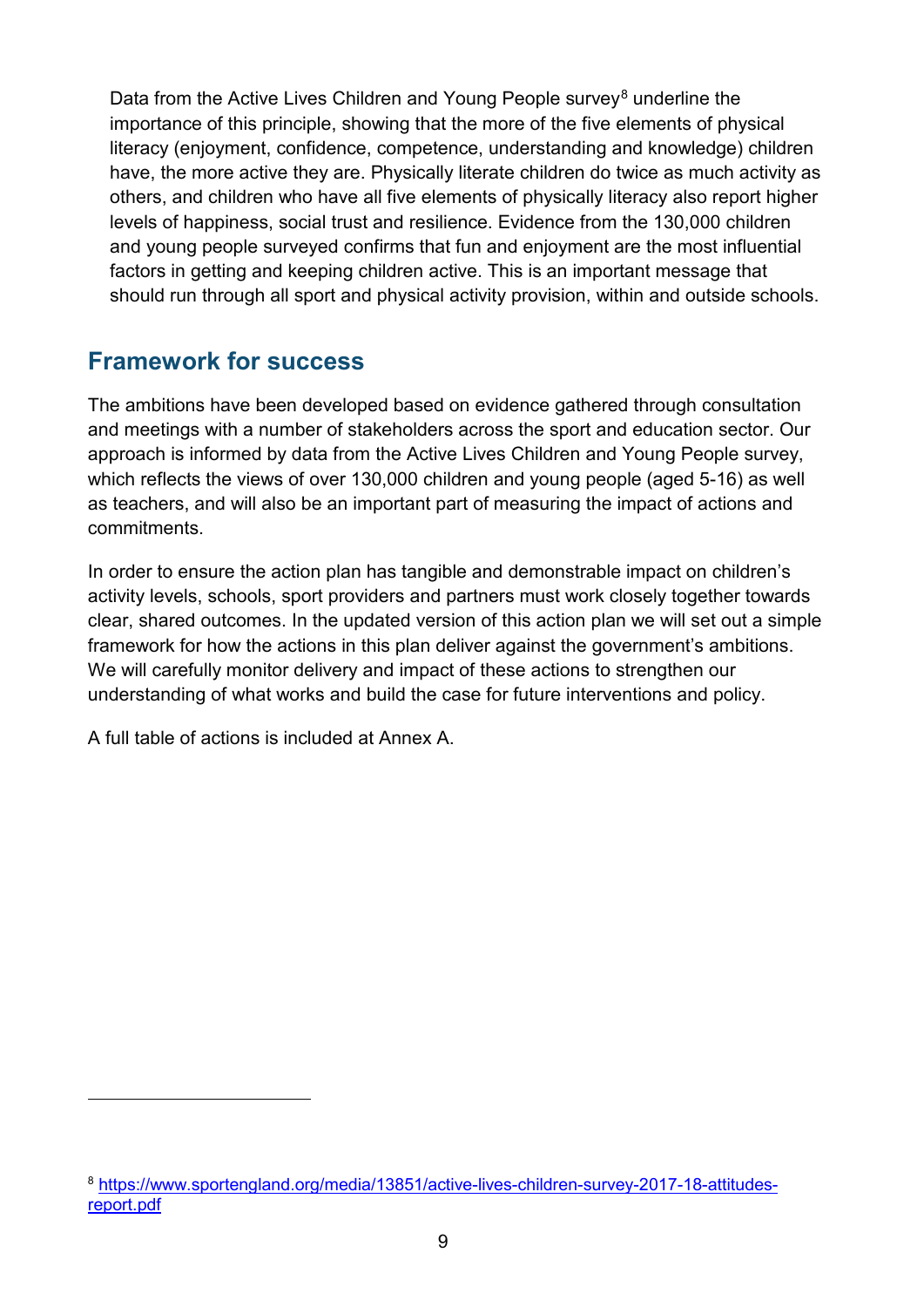## <span id="page-9-0"></span>**Actions and commitments**

#### <span id="page-9-1"></span>**Collaboration: a joined-up sport and physical activity offer for young people**

#### <span id="page-9-2"></span>**Trialling innovative new approaches**

**Government will launch a series of regional pilots to trial new and innovative approaches to getting young people active as part of a coordinated offer of sport and activity.** 

The government is committed to making a step-change on inactivity, and we believe that a collaborative approach holds the key to maximising the impact of existing opportunities. The evidence base is clear about the benefits of physical activity, but we need to trial new and innovative approaches to demonstrate what can have a truly transformative impact on children's activity levels and the resulting health, wellbeing and educational outcomes.

In September 2020 we will launch a series of regional pilots to trial new and innovative approaches to driving up activity levels, and particularly focus on engaging the least active. The pilots will aim to increase activity and sport participation by young people in their local area significantly (in school time and outside), as well as contributing to positive mental wellbeing and development of character and skills.

Schools in pilot areas will work with sport providers and local organisations to put in place a coordinated offer of sport, competition and activity in and outside schools. They will benefit from increased capacity in teaching schools specific to PE and sport to support increased training opportunities to support a high quality PE offer, and the best use of the PE and Sport Premium by primary schools. Schools will choose to take part and those selected will need to consider and build on the themes set out in the action plan, including making their facilities available outside the school day and a commitment to making sport and activity an integral part of the school day, including protecting PE time for all pupils.

We will design the pilots using insight from schools and key sector stakeholders. We envisage that these pilots will encourage partnerships between schools and providers to develop a local approach that tackles specific issues in their area, informed by evidence including data from the Active Lives Children and Young People survey, which will also be used to monitor results as part of a robust evaluation process. Successful approaches will be considered in the design of future interventions and policy.

The scale and structure of the pilots will be determined by funding decisions taken as part of the government's comprehensive spending review.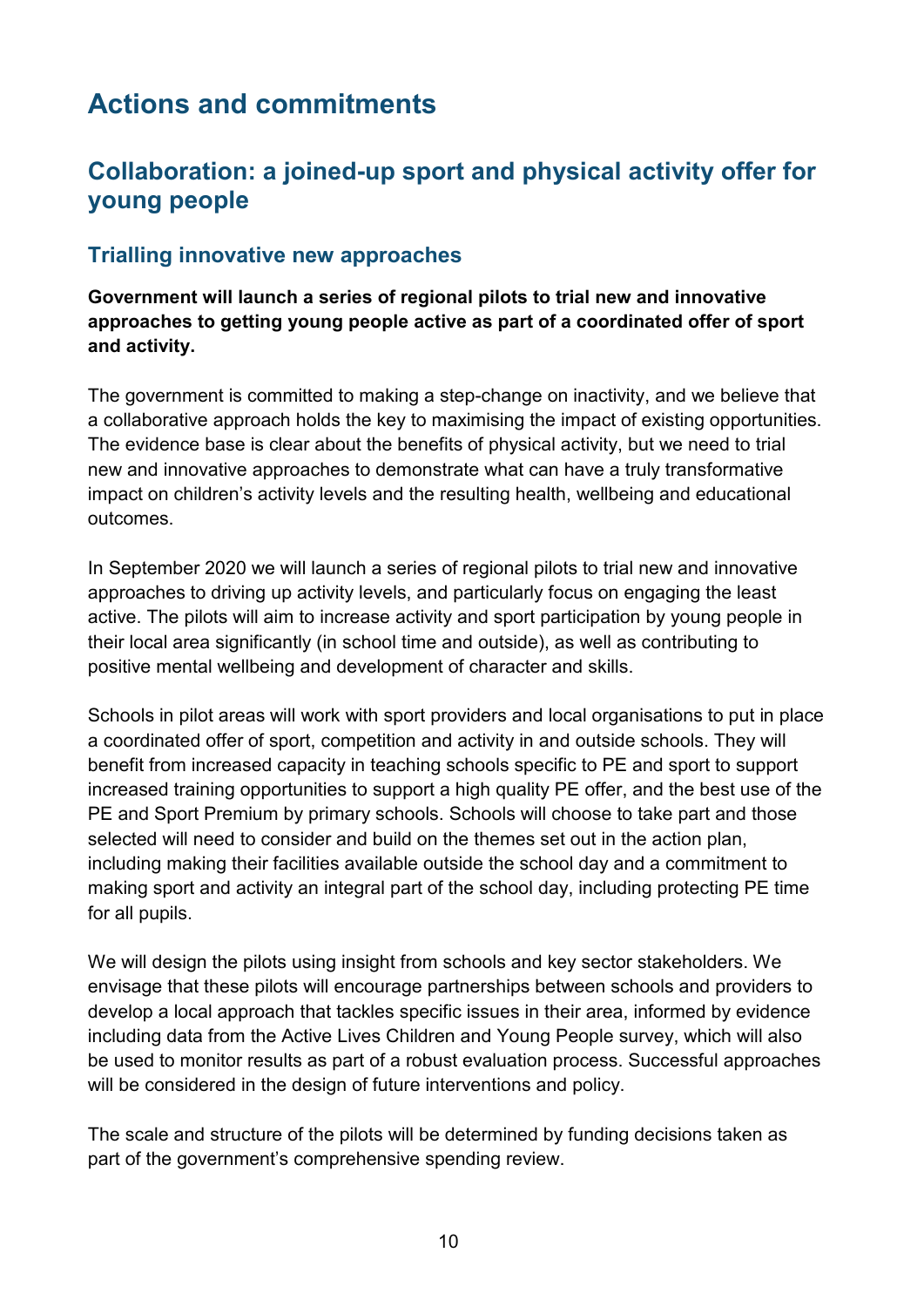#### <span id="page-10-0"></span>**Empowering young people**

**Schools should ensure pupils have the opportunity to be active throughout the school day, in a way that engages and interests them. Sport England will provide £1 million funding to help empower girls and build their confidence, linked to** *This Girl Can***. The Department for Education will provide up to £400,000 to give more young people the opportunity to volunteer in sport.**

To reach the least active groups, we need to understand the specific barriers they face. It is important to reframe sport and physical activity as part of everyday life, rather than the preserve of 'sporty kids'. We know that it is important to include young people in the process of designing policies that affect them, and research has shown that incorporating the views of young people into the sport and activity offer can increase their engagement and participation. This approach can be particularly important for girls<sup>[9](#page-10-1)</sup>, many of whom report negative experiences of sport at a young age which can leave them reluctant to take part in exercise later in life. Programmes like the Youth Sport Trust's *Girls Active[10](#page-10-2)* (funded by Sport England) aim to increase girls' engagement in physical activity by helping schools understand what motivates girls to take part, and empowering them to make changes to their sport and physical activity provision by including girls in consultation and leadership roles.

As part of the successful *This Girl Can[11](#page-10-3)* campaign (which has inspired over 3.9 million women and girls to take steps to get active), Sport England will provide up to £1 million of National Lottery funding to develop a new digital resource for use in schools, to be launched in 2020. This will include a digital library of workout videos which can be used in PE lessons and elsewhere in the school day, particularly focused on reaching those girls who don't enjoy PE lessons.

We will encourage schools to include young people in the design of their sport offer by consulting with pupils directly or through 'sport leaders' and mentoring programmes, to ensure that they offer a range of activities that appeal to young people from different backgrounds. These types of schemes can be mutually beneficial, helping pupils to develop skills like leadership and self-efficacy, while supporting the school through volunteering; for example, encouraging other pupils to participate in active break times.

The Department for Education is also funding the Youth Sport Trust-led consortium project *Inclusion 2020*. This project aims to increase the opportunities for pupils with special educational needs and/or disabilities (SEND) to take part in high quality PE, sport and physical activity in schools. We will utilise the learning from this project and share

<span id="page-10-1"></span><sup>9</sup> [https://www.womeninsport.org/research-and-advice/our-publications/research-and](https://www.womeninsport.org/research-and-advice/our-publications/research-and-insight/reframing-sport-for-teenage-girls-building-strong-foundations-for-their-futures/)[insight/reframing-sport-for-teenage-girls-building-strong-foundations-for-their-futures/](https://www.womeninsport.org/research-and-advice/our-publications/research-and-insight/reframing-sport-for-teenage-girls-building-strong-foundations-for-their-futures/)

<span id="page-10-2"></span><sup>10</sup> <https://www.youthsporttrust.org/girls-active>

<span id="page-10-3"></span><sup>11</sup> <http://www.thisgirlcan.co.uk/>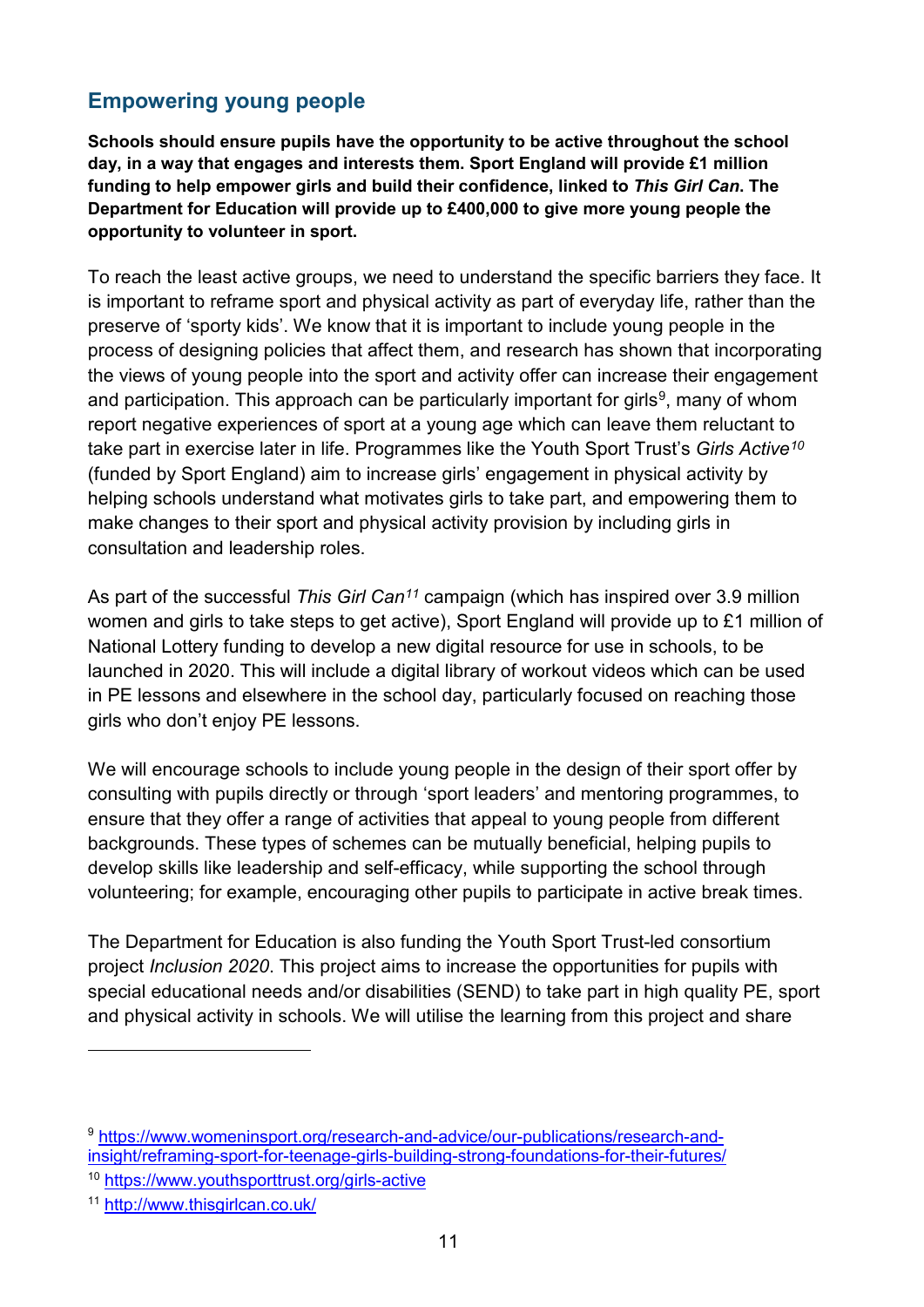resources to break down barriers and support schools to help all pupils with SEND to take part in an activity or sport they enjoy.

The Department for Education will also invest up to £400,000 in 2019-20 to provide more opportunities for children and young people to take part in sport volunteering programmes, through an expansion of Sport England's Volunteer Leaders and Coaches programme, which is funded by the Department of Education and trains young people to support the School Games.

#### <span id="page-11-0"></span>**Raising awareness**

**Government will raise awareness of the importance of physical activity for children and young people, and make messages such as "at least 60 minutes a day" as recognisable as "5 a day".**

Research<sup>12</sup> has found that the majority of UK adults (including teachers) are unaware of the amount of physical activity that children and young people should be doing every day. And parents often over-estimate the amount of exercise their children are doing at school, and therefore under-estimate the amount of activity that they should be doing out of school hours.

This is a fundamental issue that must be addressed. There is good work underway in many schools and local areas, as highlighted in Public Health England's *What Works in Schools and Colleges to Increase Physical Activity* guidance<sup>[13](#page-11-2)</sup>. But we need to build on this to ensure that teachers, sport providers and parents have a clear and shared understanding of the appropriate levels of physical activity and are working together to ensure children and young people can access it.

Public Health England's work to improve healthy eating through the "5 a day" campaign will be familiar to parents, pupils and teachers across the country. Physical activity is as important to children's health as nutrition, and messages such as "at least 60 minutes a day" should become as recognisable as "5 a day".

We will commit to raising awareness of the appropriate levels of physical activity for children and young people, which will align with the updated Chief Medical Officers' guidance, due in September 2019. This will include simple and clear messaging for parents and teachers to understand and remember, reinforced through sport and education channels/networks. We will work with partners across government and the

<span id="page-11-1"></span><sup>12</sup> [https://www.youthsporttrust.org/news/thousands-schools-mark-yst-national-school-sport-week-](https://www.youthsporttrust.org/news/thousands-schools-mark-yst-national-school-sport-week-2019)[2019](https://www.youthsporttrust.org/news/thousands-schools-mark-yst-national-school-sport-week-2019)

<span id="page-11-2"></span><sup>&</sup>lt;sup>13</sup> Updated version to be available shortly on gov.uk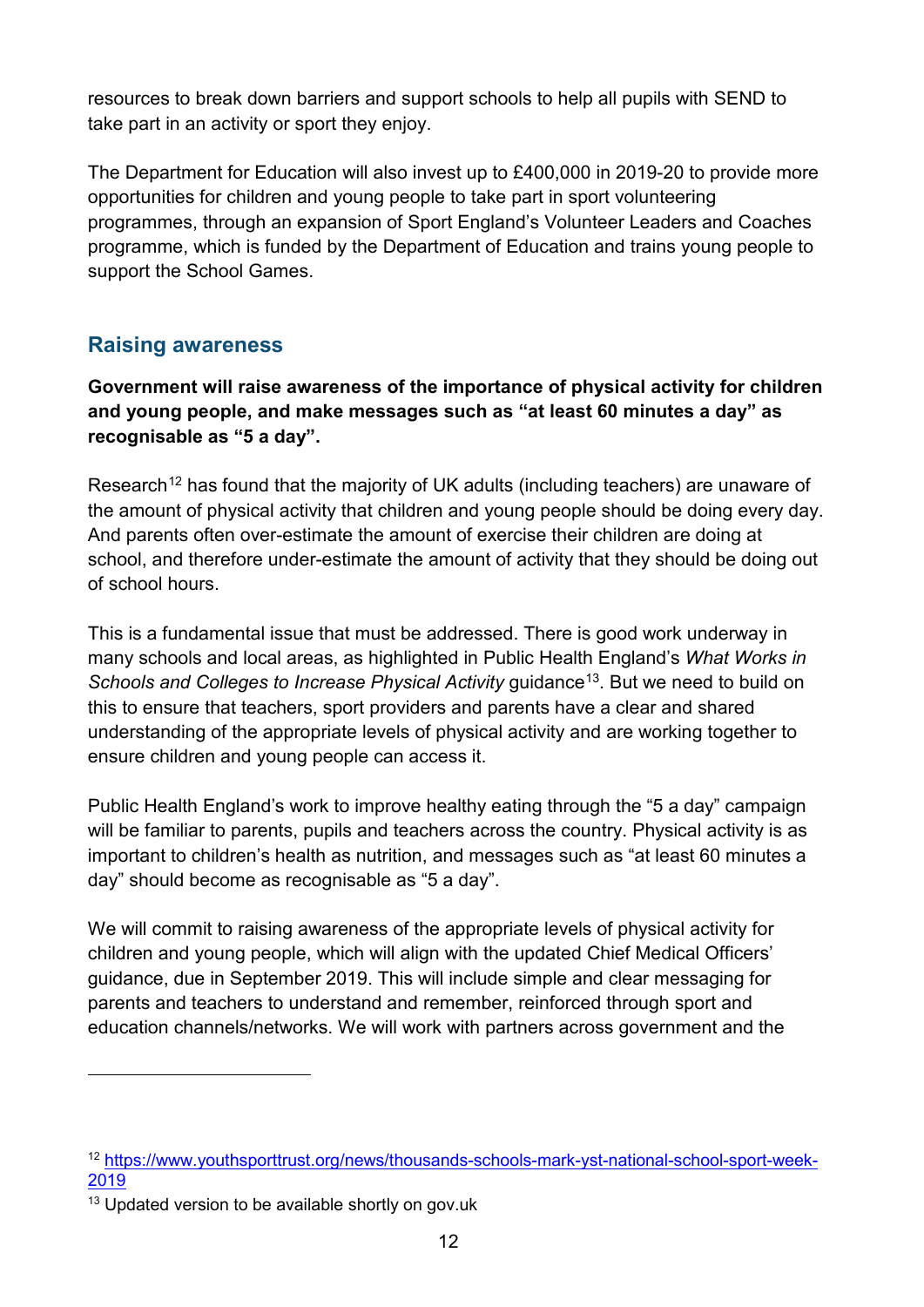sport, physical activity and education sectors to establish the best ways to raise awareness and the most effective messaging, and set out more detail in the update to this plan later in the year.

## <span id="page-12-0"></span>**Actions within schools**

#### <span id="page-12-1"></span>**Immediate action to support schools**

#### **The Department for Education will provide £2 million to improve coordination of PE training for teachers and help schools open up their facilities.**

This will include providing £1.5 million to Sport England to boost the capacity of Active Partnerships across the country to help schools further open up their facilities after the school day and during school holidays. This will help young people to access sport and physical activity opportunities, and will particularly benefit those from less privileged backgrounds who often have less access to affordable, accessible sporting opportunities. Schools will also benefit from having a closer relationship with their local Active Partnership who can provide advice, guidance and support to help with their school sport needs. This new investment will complement the £9.1 million funding the Department for Education has already announced for summer holiday activities in 2019[14,](#page-12-2) which will see around 50,000 disadvantaged children offered free meals and sports activities over the upcoming summer holidays.

The Department for Education will also provide £500,000 to test new approaches to improve the strategic direction and delivery of PE and school sport through the use of teaching schools. Selected designated teaching schools and newer teaching school hubs will be provided with funding to support primary schools to make best use of the Primary PE and Sport Premium, improve and co-ordinate access to high quality PE continuing professional development (CPD) for teachers, facilitate greater sharing of best practice between schools and support schools to deliver high quality PE lessons that engage all pupils.

However schools should not look to PE lessons alone to provide physical activity for pupils, but should explore options like lunchtime sports clubs, innovative activities such as active miles, and building in activity to classroom lessons. The journey to school also provides an opportunity to increase physical activity through cycling and walking. By making sport and exercise an integral part of pupils' daily routines, schools can increase the amount of time children spend being active, boosting their physical health, mental

<span id="page-12-2"></span><sup>14</sup> [https://www.gov.uk/government/news/free-meals-and-activities-for-50000-children-over-2019](https://www.gov.uk/government/news/free-meals-and-activities-for-50000-children-over-2019-summer-holidays) [summer-holidays](https://www.gov.uk/government/news/free-meals-and-activities-for-50000-children-over-2019-summer-holidays)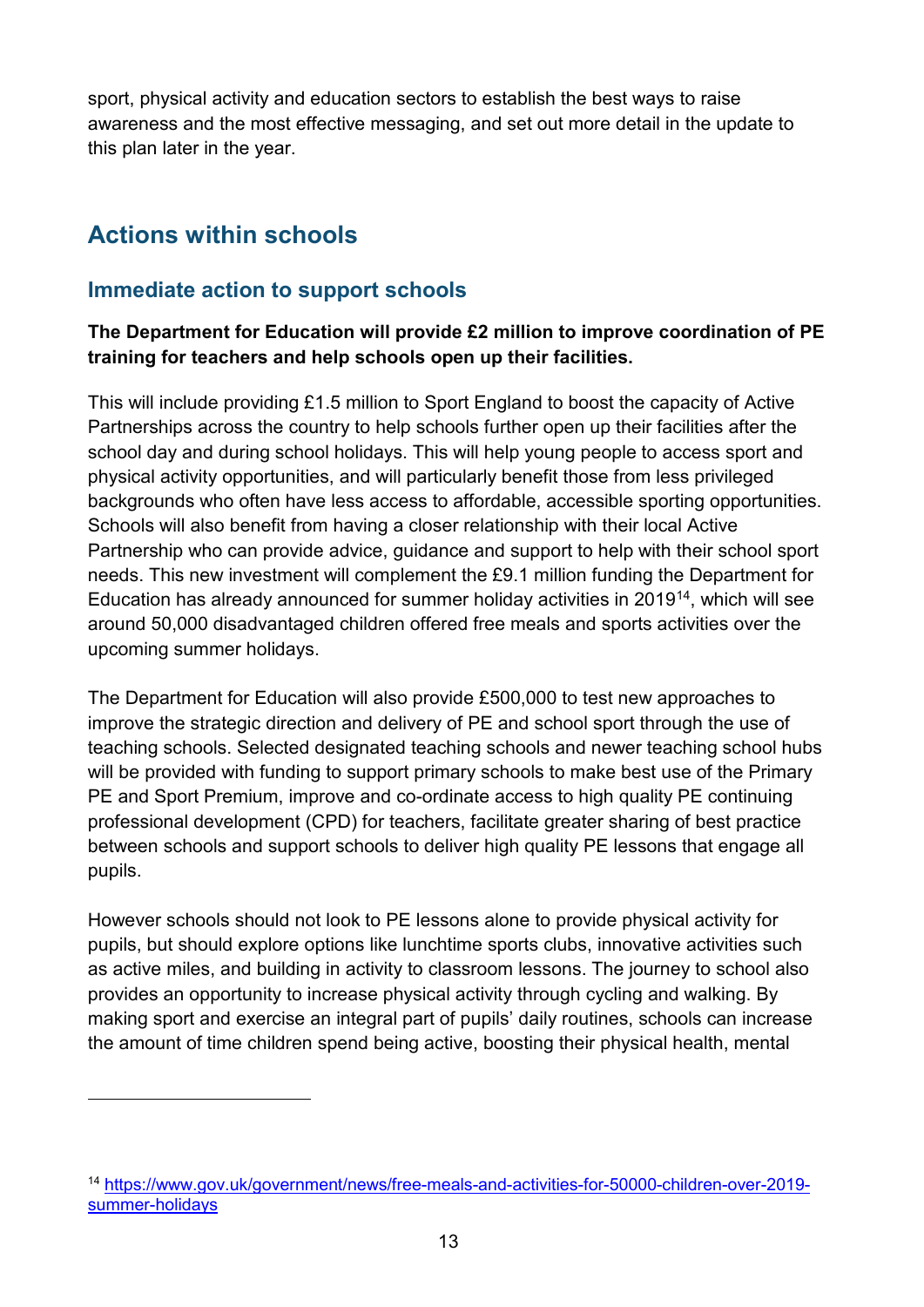wellbeing, character and resilience. Schools are encouraged to try out a range of options to see what works for their pupils.

Sporting bodies work closely with schools in providing sports clubs as well as educational resources, such as Arsenal FC's *Double Club[15](#page-13-1)*, which harness the power of sport to help children develop skills like literacy, numeracy and languages. One of the most prominent is the Premier League's *Primary Stars[16](#page-13-2)* programme, which uses the power of football to inspire learning in primary school children in subjects like Maths and English as well as sport and teamwork, and aims to reach all primary schools in England and Wales by 2022. *Primary Stars* has encouraged clubs around the country to develop their own offers; outstanding clubs like Preston North End use the programme to reach thousands of local children, developing their physical literacy and supporting, educating and empowering them to make healthy lifestyle choices. We recognise the good practice being done by the sector, and will work with schools and sporting bodies to maximise the impact of these programmes and ensure that they benefit as many young people as possible.

#### <span id="page-13-0"></span>**High quality PE provision**

#### **The Department for Education will review teacher training to ensure it equips PE teachers to deliver high quality lessons.**

The Department for Education is reviewing the content of Initial Teacher Training (ITT). This will include looking at how it links to the Early Career Framework to ensure that teachers have the right training and development to deliver high quality PE lessons. The Department will also ensure that development of teaching schools can support ongoing training for teachers to maintain the highest quality physical education.

We will work with schools, teaching unions and the Association for Physical Education to explore how further to support PE teachers and schools to deliver high quality PE lessons. This will include sharing examples of best practice from the many schools who have successfully engaged pupils by offering modern, engaging and fun PE and sport lessons.

This review will reflect learning from Sport England's £13.5 million National Lottery-funded investment into a training programme<sup>[17](#page-13-3)</sup> which helps PE teachers to foster positive attitudes to physical education among pupils. Working with the Department for Education, the Teaching Schools Council, the Youth Sport Trust, the Association for Physical

<span id="page-13-1"></span><sup>15</sup> <https://www.arsenaldoubleclub.co.uk/>

<span id="page-13-2"></span><sup>16</sup> <https://plprimarystars.com/>

<span id="page-13-3"></span><sup>17</sup> [https://www.sportengland.org/our-work/children-and-young-people/secondary-teacher-training](https://www.sportengland.org/our-work/children-and-young-people/secondary-teacher-training-programme/)[programme/](https://www.sportengland.org/our-work/children-and-young-people/secondary-teacher-training-programme/)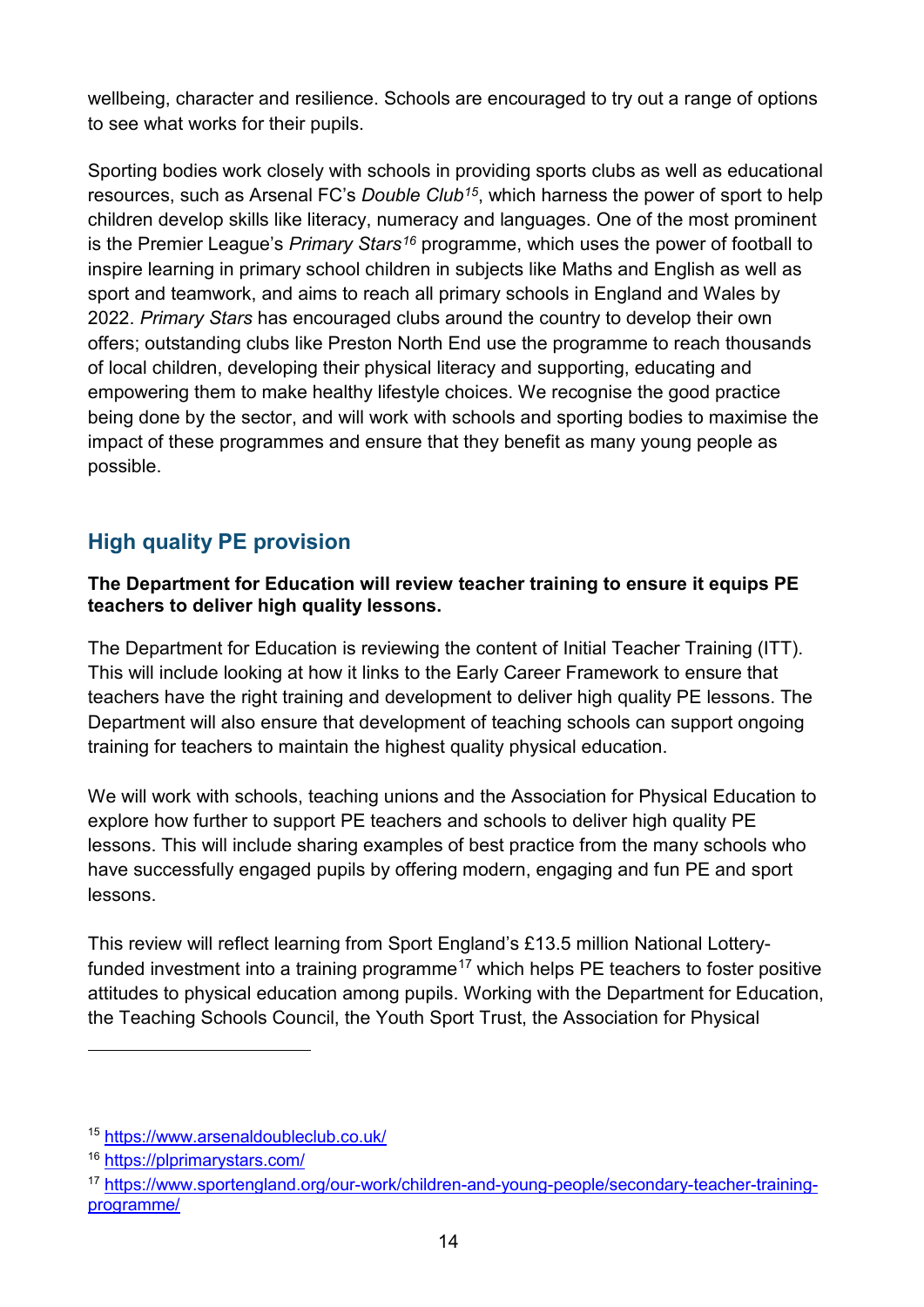Education and the Activity Alliance, Sport England is offering free specialist training and mentoring to two teachers in every secondary school in England by 2021. The programme helps teachers to enhance their physical activity, physical education and school sports programmes to better meet the needs of all children, in particular, those learners who are less active. Already over 1,000 secondary schools have directly benefitted from the scheme, and by March 2021 Sport England will have trained 17,000 teachers across the country.

#### <span id="page-14-0"></span>**PE and Sport Premium for primary schools**

**The Department for Education will look at how to provide schools with access to a toolkit to support effective use of the PE and Sport Premium, and update national guidance to schools.**

The PE and Sport Premium was established to provide primary schools with funding (doubled to £320m per year in 2017) for additional and sustainable improvements to the quality of PE, physical activity and sport. It is allocated directly to schools so they have the flexibility to use it in the way that works best for their pupils.

The PE and Sport Premium survey<sup>[18](#page-14-2)</sup> highlighted the significant impact which the PE and Sport Premium has had in many primary schools across England. Positive outcomes reported by schools include increases in the level of competitive sport, increasing the proportion of children doing 30 minutes of activity each day, increases in teacher knowledge and confidence, and raising the profile of PE and sport in supporting wholeschool improvement. However, we recognise that this is not always the case, and that there is more we can do to make sure that schools are using the funding appropriately and as effectively as possible.

A significant part of achieving this is to ensure that information about good practice and opportunities are easily accessible, and that schools, teachers and governors have access to support where needed. We will look at how best to build on existing support to ensure schools have a toolkit to support effective use of the PE and Sport Premium by primary schools. We will update national guidance to schools to reflect the ambitions and actions in this plan, to help schools to understand the outcomes they should be aiming for and ways they could try to reach them.

#### <span id="page-14-1"></span>**Health and relationships education**

**The Department for Education is providing up to £6 million support to schools to teach the new health and relationships curriculum.**

<span id="page-14-2"></span><sup>18</sup> <https://www.gov.uk/government/publications/primary-pe-and-sport-premium-survey>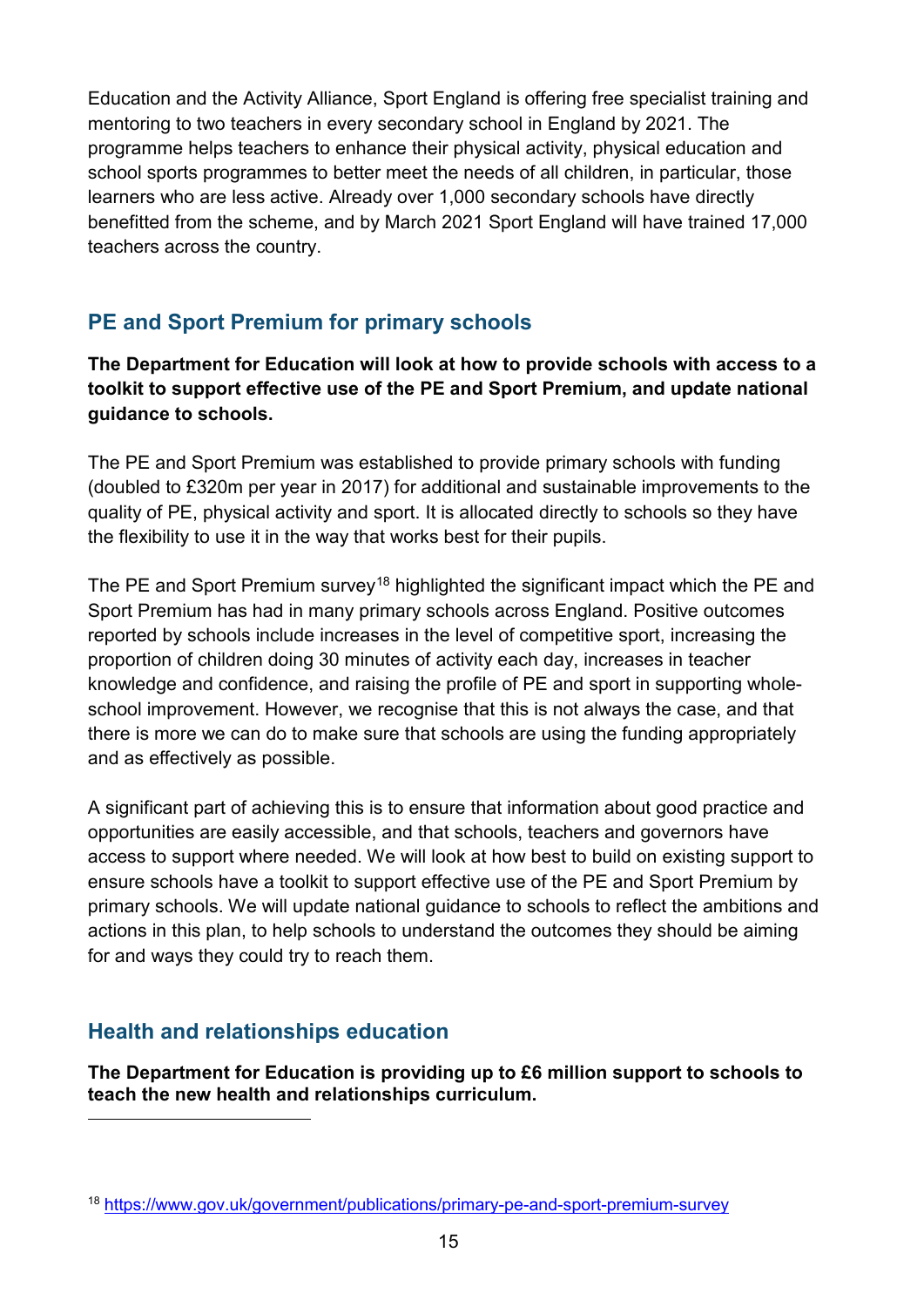Health and relationships education are being introduced as mandatory subjects in all state-funded schools from September 2020, alongside sex education in secondary schools. The importance of physical activity is set out in the new health education curriculum, and PE and sport can be used as a way of teaching other aspects of these subjects, such as modelling the characteristics of positive and respectful relationships with friends and team mates. The Department for Education is developing a programme of support for schools to provide high quality teaching in the new subjects, which will also look at how to link these subjects to the provision of physical activity and PE across the school day, and will be supported by up to £6 million funding in 2019-20. Further details of the support package will be confirmed in the updated action plan later in the year.

#### <span id="page-15-0"></span>**School swimming and water safety**

#### **Government, schools and the sport sector will take further action to ensure all children leave primary school with vital swimming and water safety skills.**

Swimming and water safety is an important part of the primary PE curriculum. In 2018, government responded to the Swim Group's independent report on swimming and water safety in schools by taking forward several important actions. We have published national guidance encouraging primary schools to use their share of the £320 million PE and Sport Premium to fund additional swimming lessons and train teachers. Schools have welcomed new, free guidance packs published by Swim England, which aim to give teachers increased confidence and knowledge to teach and swimming and water safety lessons. And we have also worked with the Independent Schools Council to encourage partnerships between maintained and independent schools to share facilities, transport and expertise.

It is vital that all pupils learn to swim regardless of background or ability, but we know that not all children currently have this opportunity; Active Lives Children statistics show that only 42% of children from lower socio-economic backgrounds report they can swim 25m when they leave primary school, compared to 86% of children from more affluent families. We will work with Swim England and members of the independent Curriculum Swimming and Water Safety Review Group to identify areas where schools face additional barriers to provide high quality swimming and water safety lessons and provide further support to ensure all pupils learn how to swim and be safe in and around the water

This will include the Department for Education-funded *Inclusion 2020* project, led by the Youth Sport Trust. We know that pupils with SEND often face additional challenges to access appropriate swimming facilities and support. The insights from these five local innovation SEND swimming and water safety partnerships will be shared widely to help schools and swimming providers to identify and overcome barriers to pupils with SEND taking part in high quality swimming and water safety lessons.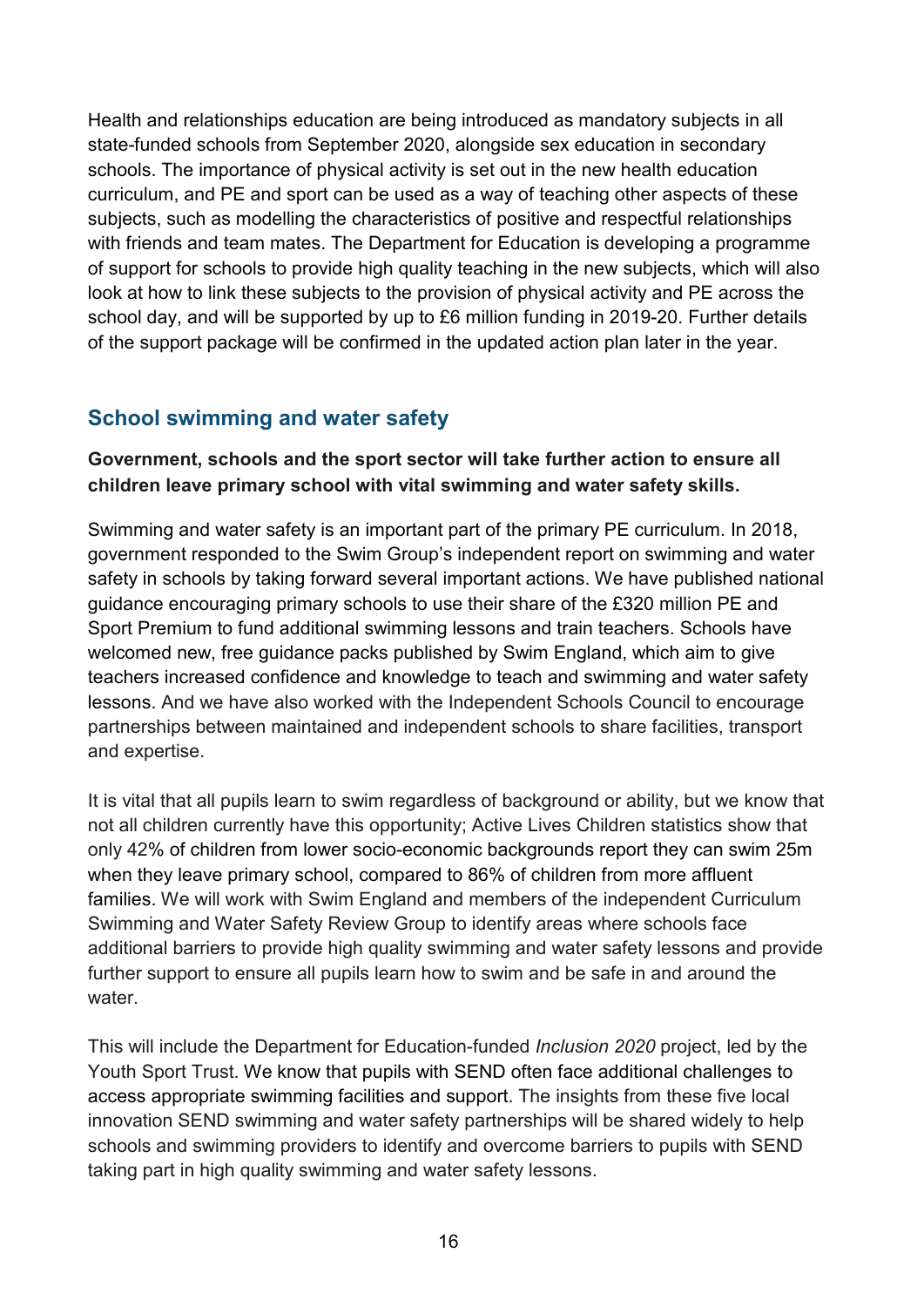#### <span id="page-16-0"></span>**Healthy Schools Rating Scheme**

**The Department for Education has launched a scheme to help schools rate their health and wellbeing provision, which includes guidance on appropriate levels of PE provision.** 

Earlier in July 2019, the Department for Education published details of its healthy schools rating scheme. This scheme will celebrate the positive actions that schools are delivering in terms of healthy living, healthy eating and physical activity, and will support schools in identifying further actions that they can take in this area. Schools can engage in a voluntary self-assessment exercise and receive a rating based on questions on time spent on PE in school, food education, compliance with the mandatory school food standards, and the promotion of active travel for pupils' journeys to and from school. To achieve a gold or silver certificate, schools will have to provide at least 2 hours of PE time to all year groups each week, as well as meeting important nutrition and activity requirements.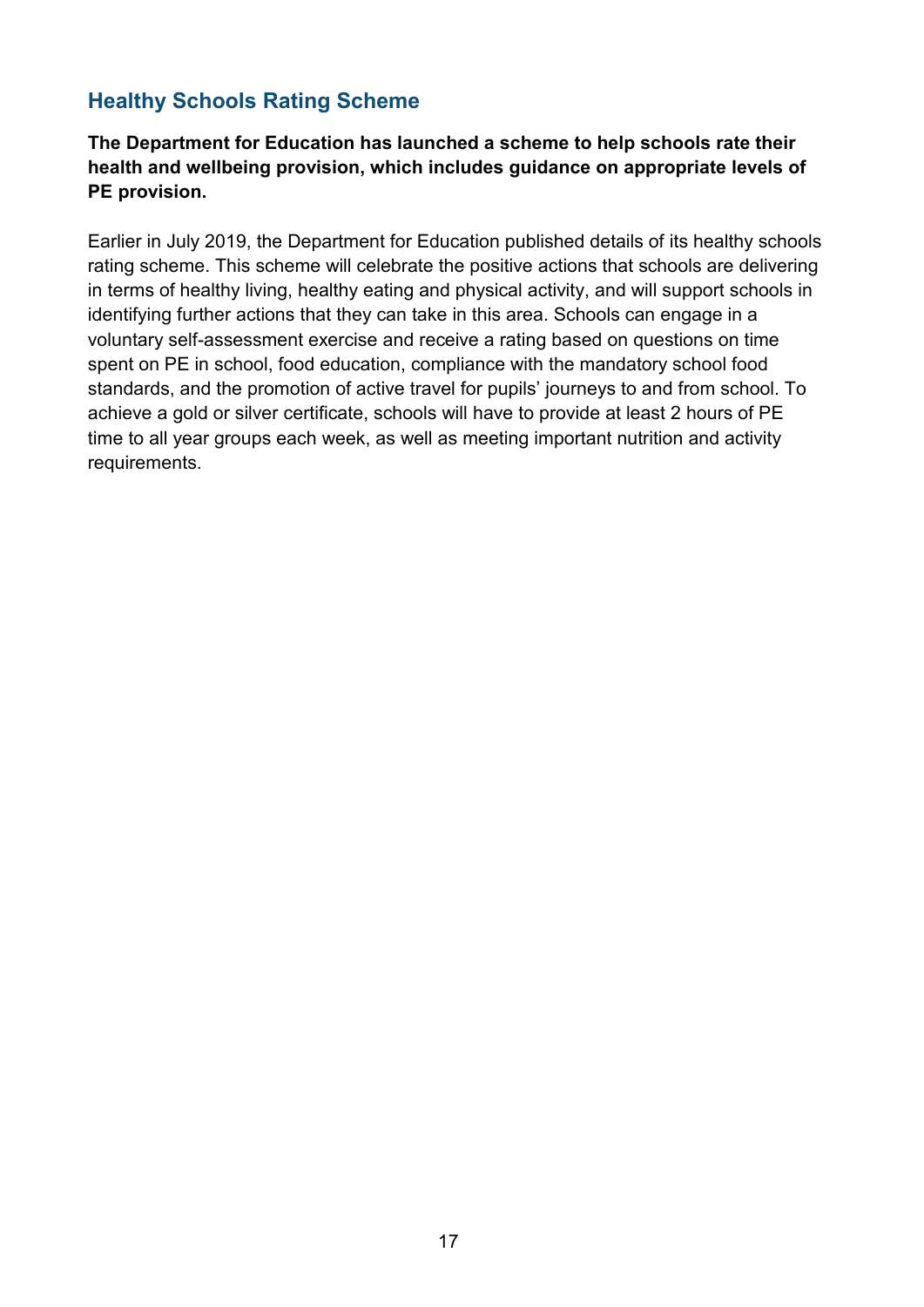## <span id="page-17-0"></span>**Community and local sport**

#### <span id="page-17-1"></span>**After-school clubs**

#### **Schools and providers will work together to increase the provision of after-school sport opportunities, including 400 new Sport England satellite clubs.**

Outside the school day, after-school clubs provide some of the best opportunities for children and young people to participate in sport and physical activity. Schools and providers will be encouraged to work in partnership to increase the provision of afterschool sports opportunities, and ensure that pupils have access to a range of high quality opportunities that inspire them to get active.

As part of this, Sport England will invest £2 million to create 400 new 'satellite clubs' across the country to get more young people in disadvantaged areas active. The clubs, which target 14 to 19-year-olds, aim to bridge the gap between school, college and community sport. Already, the 6,500 active clubs in England have helped over half a million young people to get active, particularly girls, who make up 57% of participants. Satellite clubs offer 58 different sports (including multi-sport clubs) and 9% are specifically focused on inclusivity for young people with disabilities.

Many after-school clubs are based at local sports clubs and community facilities, but providers sometimes struggle to access appropriate facilities, which is why the Department for Digital, Culture, Media and Sport monitors access to sports facilities and reports progress annually to Parliament. Being located on educational facilities is particularly beneficial, as children can easily access them after the school day. It can also be convenient for parents, aligning better with working hours than the school day often does, and being a safe and well-known location.

Schools and community facilities owners should work together to maximise the use of existing facilities, increasing the sporting opportunities available to young people. In 2019/20, this will be supported by the Department for Education's £1.5 million investment into opening up school facilities through Active Partnerships. Sport England will also update its 'Use Our School' resource<sup>[19](#page-17-2)</sup>, which provides guidance and support for schools on opening up facilities, including modelling potential financial benefits. We will set out more information on future steps in the updated version of this plan later in the year.

-

<span id="page-17-2"></span><sup>19</sup> <https://www.sportengland.org/facilities-and-planning/use-our-school/>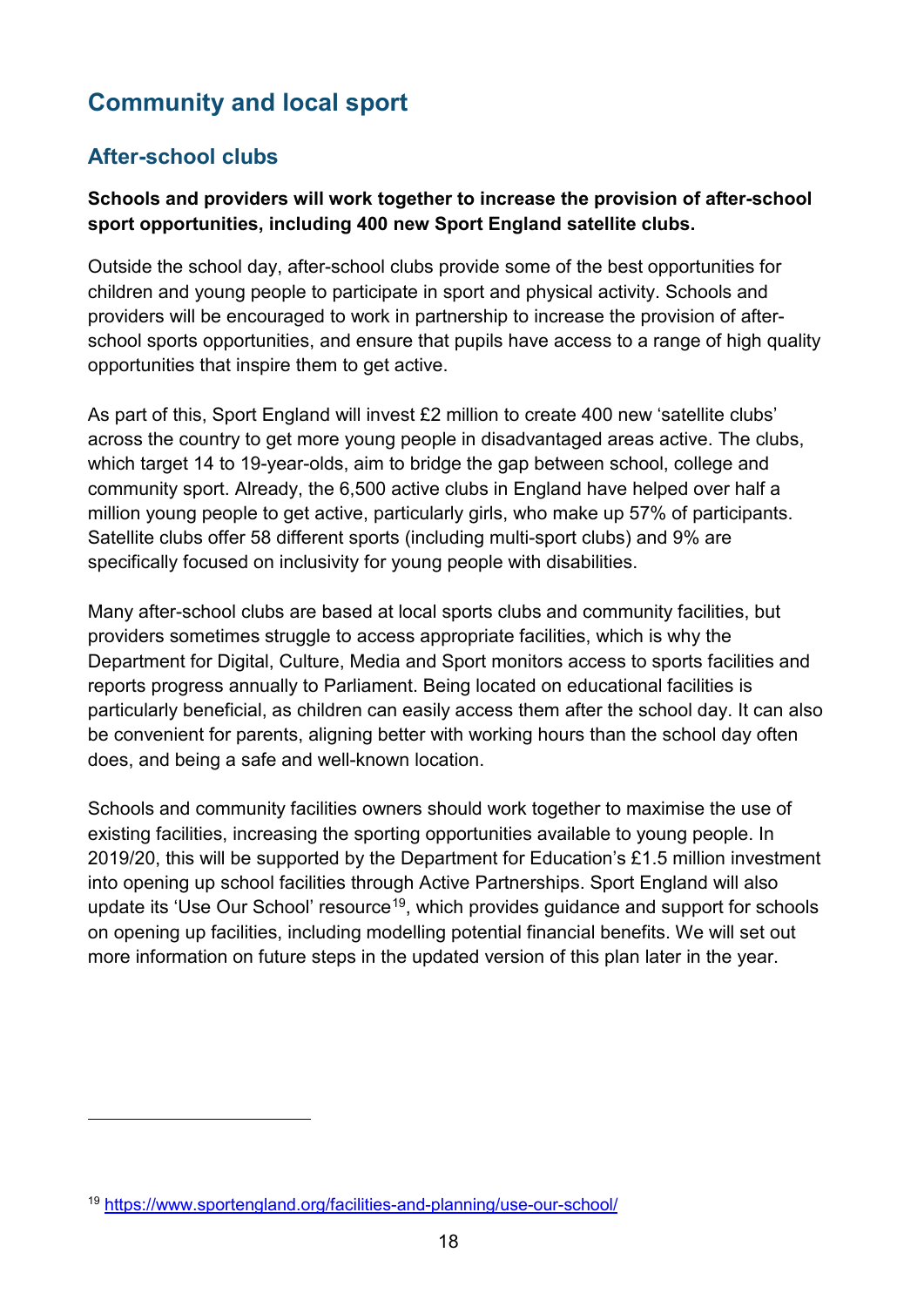#### <span id="page-18-0"></span>**A strong and unified sport sector**

**The sport sector will work collaboratively to ensure that clubs and programmes are consistent, high quality and accessible, and open up and share their opportunity data with the digital marketplace.** 

The UK is a sporting nation, and our elite success has its foundation in the strong grassroots provision that encourages people of all ages and backgrounds to participate. There is a vast array of excellent sport and physical activity opportunities available to children and young people, such as the England and Wales Cricket Board's *All Stars[20](#page-18-1)* programme for primary school children. However, the multitude and variety of sporting offers and opportunities can leave people confused about which is right for their child or school.

We need to ensure there is a clear, cohesive and high quality offer of sport and physical activity for children and young people outside the school day. Government and Sport England have worked with a group of leading sport providers and NGBs such as the Football Association, Basketball England, the England and Wales Cricket Board and England Netball who have committed to working with us to lead the way, working collaboratively to ensure their clubs and programmes are consistent and structured around physical literacy, and reaching priority groups. We will continue to support them as they spearhead this work, and encourage all sport and physical activity providers to follow in their footsteps, working collaboratively and sharing best practice.

The increasing digital expectations of society are an opportunity for the sport and physical activity sector to embrace digital transformation, in particular by making it easier for people to find and book physical activities in their local area. To support this aim, Sport England, in partnership with the Open Data Institute, has invested in *OpenActive*, a community-led initiative that provides support and advice to the sector, such as free open data courses, technical expertise and e-learning. Activity providers should open up their opportunity data, so that parents, teachers and young people can easily access information about classes and facilities near them to get active. This will maximise the reach and impact of their clubs and programmes, and also encourage innovation and the creation of new solutions to get more people active.

Sport England will also work with sport providers and partners like the Youth Sport Trust to create an online catalogue-style platform of quality-assured resources and offers which cover a broad range of activities. This will include information on clubs and programmes, material for coaches and young leaders, and resources to help teachers encourage physical activity throughout the school day. Having one recognisable platform as a first port-of-call will help teachers and parents to navigate the sporting landscape, and the

-

<span id="page-18-1"></span><sup>20</sup> <https://www.ecb.co.uk/play/all-stars>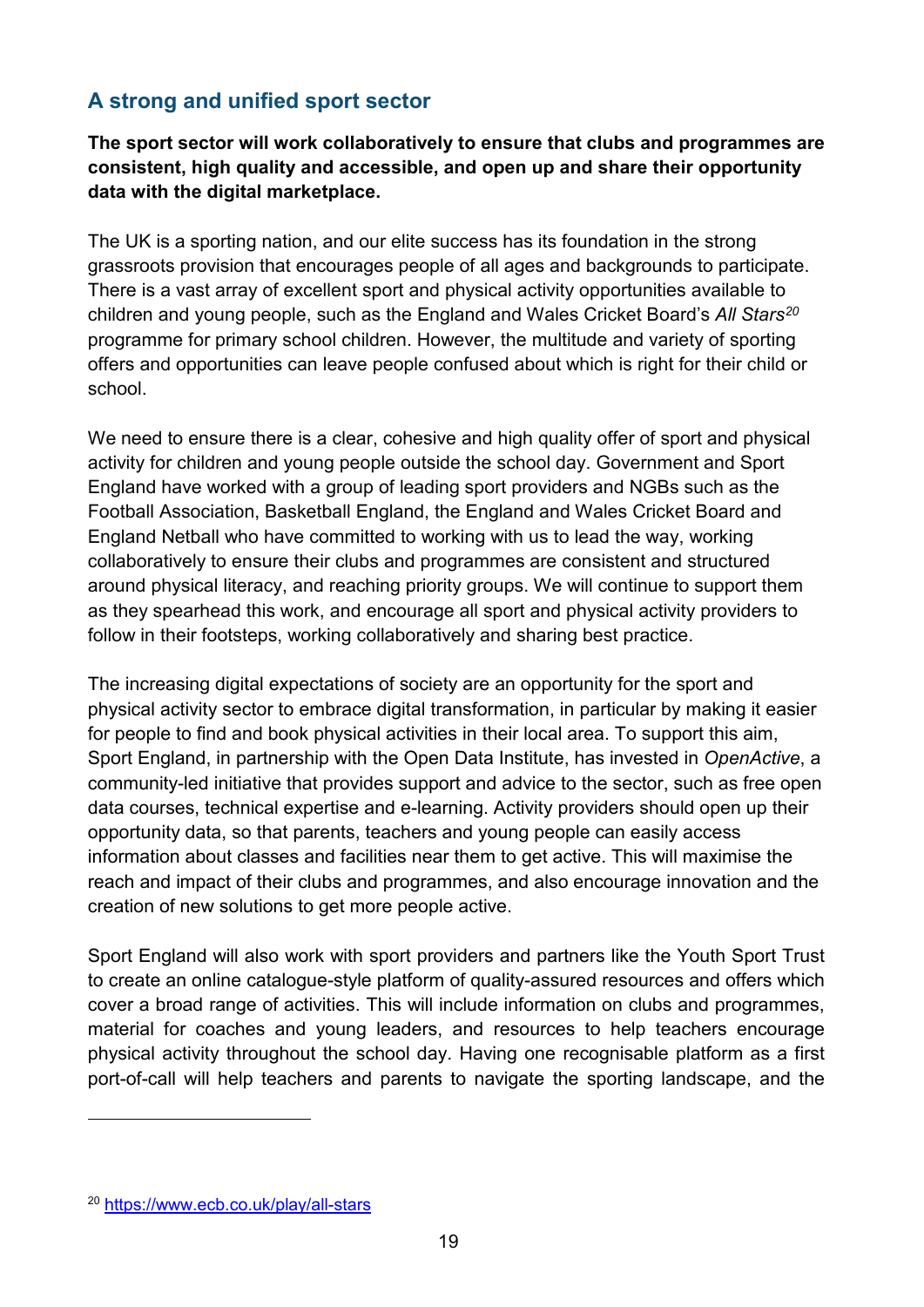creation of a simple, recognisable quality mark will provide reassurance that the club or programme is suitable and meeting important quality standards.

#### <span id="page-19-0"></span>**Competition and the School Games**

**We will set out a clear pathway of competition, and strengthen the School Games, so that all young people can find the right opportunities to compete.**

Competition is a key element of sport, and is central to many sports and activities. Although competitive sport is not for everyone, it can help young people forge friendships and learn how to work as a team, and develop important skills like leadership, self-discipline and resilience. Research shows that competition should not be the sole or main focus for younger children, as they respond better to fun and collaborative approaches. But ageappropriate competition is a valuable part of the school offer, and every child should have the opportunity to try out and participate in competitive sports.

Many schools provide their own platforms for competitive sport, or organise local interschool competitions, and we encourage those who do to continue. Schools should also explore the other options available to them, such as NGB-run school sport competitions and the government and Sport England's School Games programme, which provides events at local, regional and national levels.

The School Games is an important part of the UK's sporting legacy, set up as part of the London 2012 Olympics and Paralympics, and reaching over 90% of schools in England. Funded by the Department of Health and Social Care, Department for Digital, Culture, Media and Sport and Sport England, and delivered in schools by the Youth Sport Trust and Active Partnerships, the School Games exemplifies the collaborative approach set out in this action plan. Last year the network of local School Games Organisers facilitated 600 days of county festivals/finals delivered across England, delivered Change4Life Sports Clubs in schools, and helped schools to establish links with community clubs to improve the quality of sport and physical activity provision in their local areas.

In order to ensure a more coordinated competitive sport landscape, Sport England will work with the Youth Sport Trust and sporting bodies to build on the successful School Games programme and strengthen the existing links to the sport sector and major events such as the Commonwealth Games 2022.

We will also work with Sport England and sporting bodies to ensure that existing school sport competitions, such as the English Football League Trust's Kids Cup and Girls Cup) are better-aligned and set out a clear pathway of the competitive sporting opportunities for children and young people in and outside school. A new section within the School Games website will showcase the broader competitive sport offer available to young people, helping teachers and parents navigate the competition formats and find the right opportunities for young people to compete.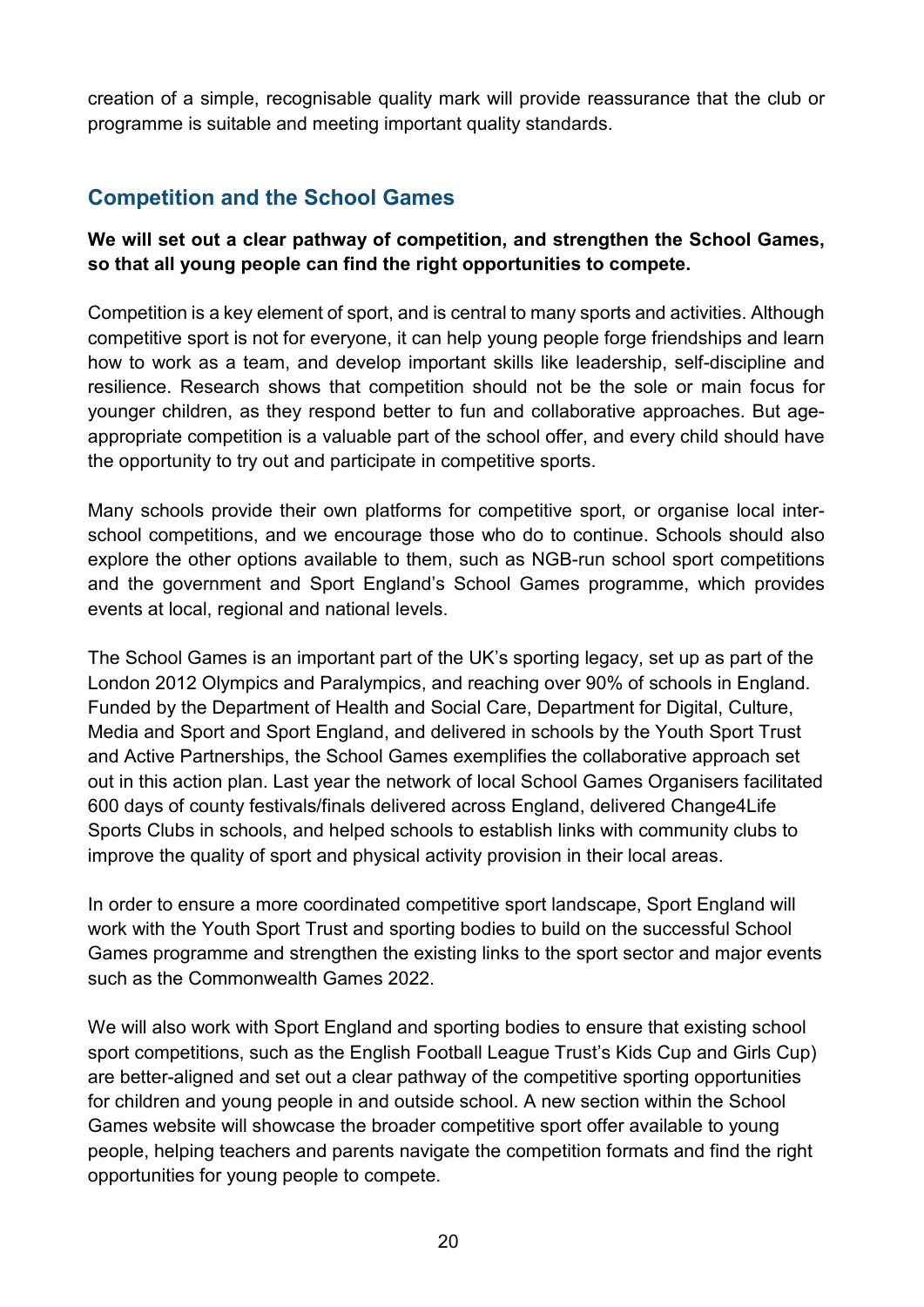#### <span id="page-20-0"></span>**Measurement**

-

**The impact of these actions will be measured and reviewed, to inform future policy. Government will work to set targets for increases in children and young people's activity levels.**

Evidence and measurement are crucial to successful policy-making. This plan has been informed by evidence and consultation with a broad range of stakeholders; key sport and education stakeholders (including those referenced above), as well as diverse groups such as Women in Sport and Girlguiding UK.

The actions in this plan have been shaped by data from the Active Lives Children and Young People survey. The survey provides a world-leading approach to gathering data on how young people engage with sport and physical activity. Designed and delivered by Sport England and Ipsos MORI, the survey was established to report on the Department for Digital, Culture, Media and Sport's *Sporting Future* outcomes. The official statistics are drawn from a strict random sample, but schools are also able (and encouraged to) participate voluntarily, to gain insight into their pupils' engagement with sport and physical activity. More information on the survey, and how to participate voluntarily, can be found on Sport England's website<sup>[21](#page-20-1)</sup>.

The survey will also be an important part of how we measure the impact of these actions. Government will carefully monitor delivery and impact of this plan (and the content of the updated plan published later in the year) to strengthen our understanding of what works and build the case for future interventions and policy. We will work to set targets for an increase in children's physical activity levels, with particular regard to girls' participation levels.

We will also build the evidence case on how embedding sport and physical activity into the school day can help with broader school outcomes, such as improved behaviour and attendance, reduction in pupil exclusions and increased academic attainment. This will include setting out the importance of maintaining physical activity levels through the transition from primary to secondary school. More detail on this will be set out in the updated version of the action plan, which will be published later in the year.

<span id="page-20-1"></span><sup>21</sup> [https://www.sportengland.org/research/active-lives-survey/active-lives-children-and-young](https://www.sportengland.org/research/active-lives-survey/active-lives-children-and-young-people/)[people/](https://www.sportengland.org/research/active-lives-survey/active-lives-children-and-young-people/)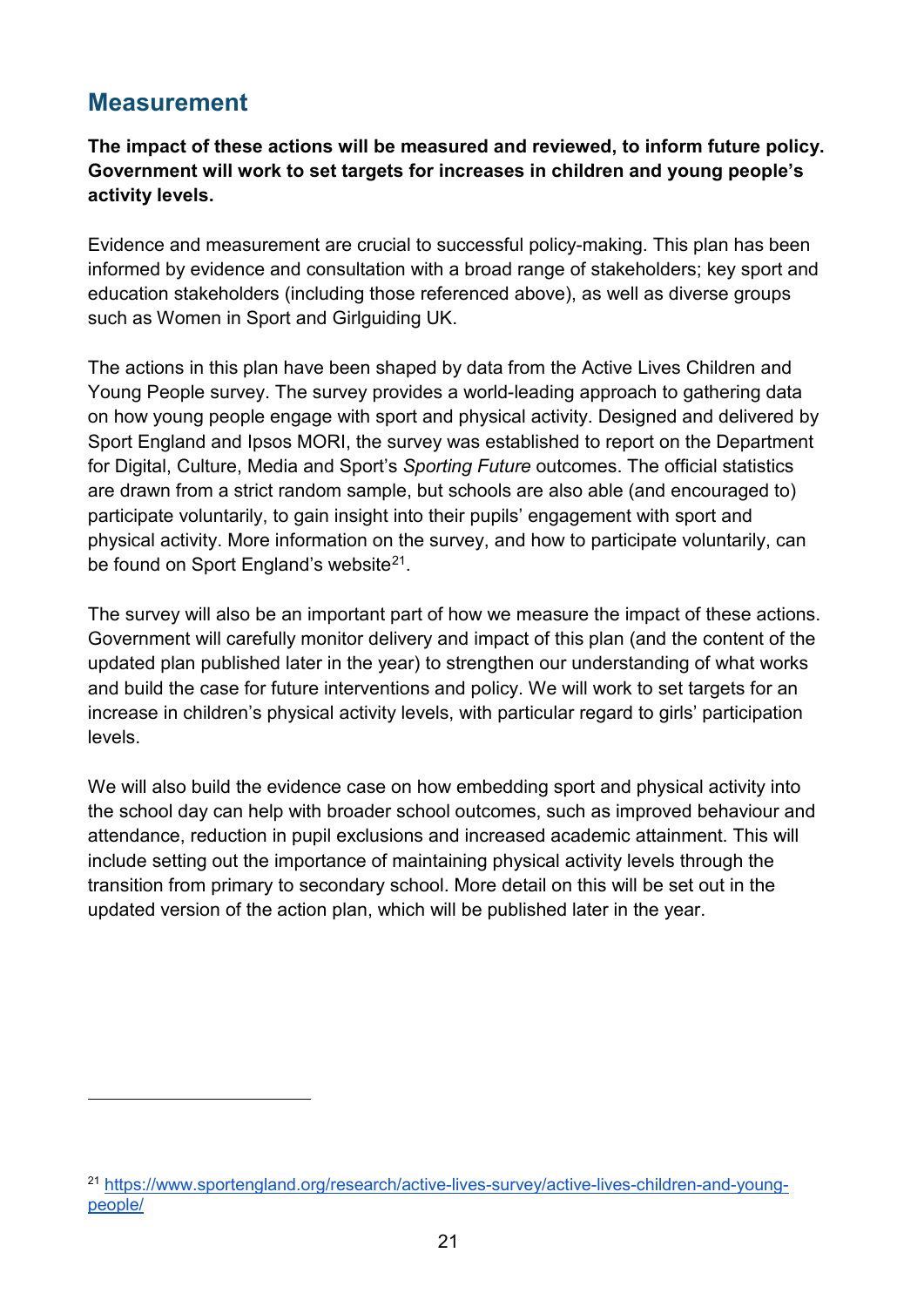## <span id="page-21-0"></span>**ANNEX A: Summary of actions**

| <b>Department</b>      | <b>Commitment</b>                         | <b>Action</b>                                                                                                                                                                                                                                                                                                                                                                                                  |
|------------------------|-------------------------------------------|----------------------------------------------------------------------------------------------------------------------------------------------------------------------------------------------------------------------------------------------------------------------------------------------------------------------------------------------------------------------------------------------------------------|
| DfE and<br><b>DCMS</b> | Innovative pilots                         | Government will launch a series of regional pilots to trial<br>new and innovative approaches to getting young people<br>active as part of a coordinated offer of sport and activity.                                                                                                                                                                                                                           |
| DfE and<br><b>DCMS</b> | Empower young<br>people                   | Schools should ensure pupils have the opportunity to be<br>active throughout the school day, in a way that engages<br>and interests them.<br>Sport England will provide £1 million funding to help<br>empower girls and build their confidence, linked to This Girl<br>Can.<br>The Department for Education will provide up to £400,000<br>to give more young people the opportunity to volunteer in<br>sport. |
| DCMS, DfE<br>and DHSC  | Raising<br>awareness                      | Government will raise awareness of the importance of<br>physical activity for children and young people, and make<br>messages such as "at least 60 minutes a day" as<br>recognisable as "5 a day".                                                                                                                                                                                                             |
| <b>DfE</b>             | Immediate<br>action to<br>support schools | DfE will provide £2 million to improve coordination of PE<br>training for teachers and help schools open up their<br>facilities.                                                                                                                                                                                                                                                                               |
| <b>DfE</b>             | High quality PE<br>provision              | The Department for Education will review teacher training<br>to ensure it equips PE teachers to deliver high quality<br>lessons.                                                                                                                                                                                                                                                                               |
| <b>DfE</b>             | PE and Sport<br>Premium                   | The Department for Education will look at how to provide<br>schools with access to a toolkit to support effective use of<br>the PE and Sport Premium, and update national guidance<br>to schools.                                                                                                                                                                                                              |
| <b>DfE</b>             | Health and<br>relationships<br>education  | The Department for Education is providing up to £6m<br>support to schools to teach the new health and<br>relationships curriculum.                                                                                                                                                                                                                                                                             |
| DfE and<br><b>DCMS</b> | Swimming and<br>water safety              | Government, schools and the sport sector will take further<br>action to ensure all children leave primary school with vital<br>swimming and water safety skills.                                                                                                                                                                                                                                               |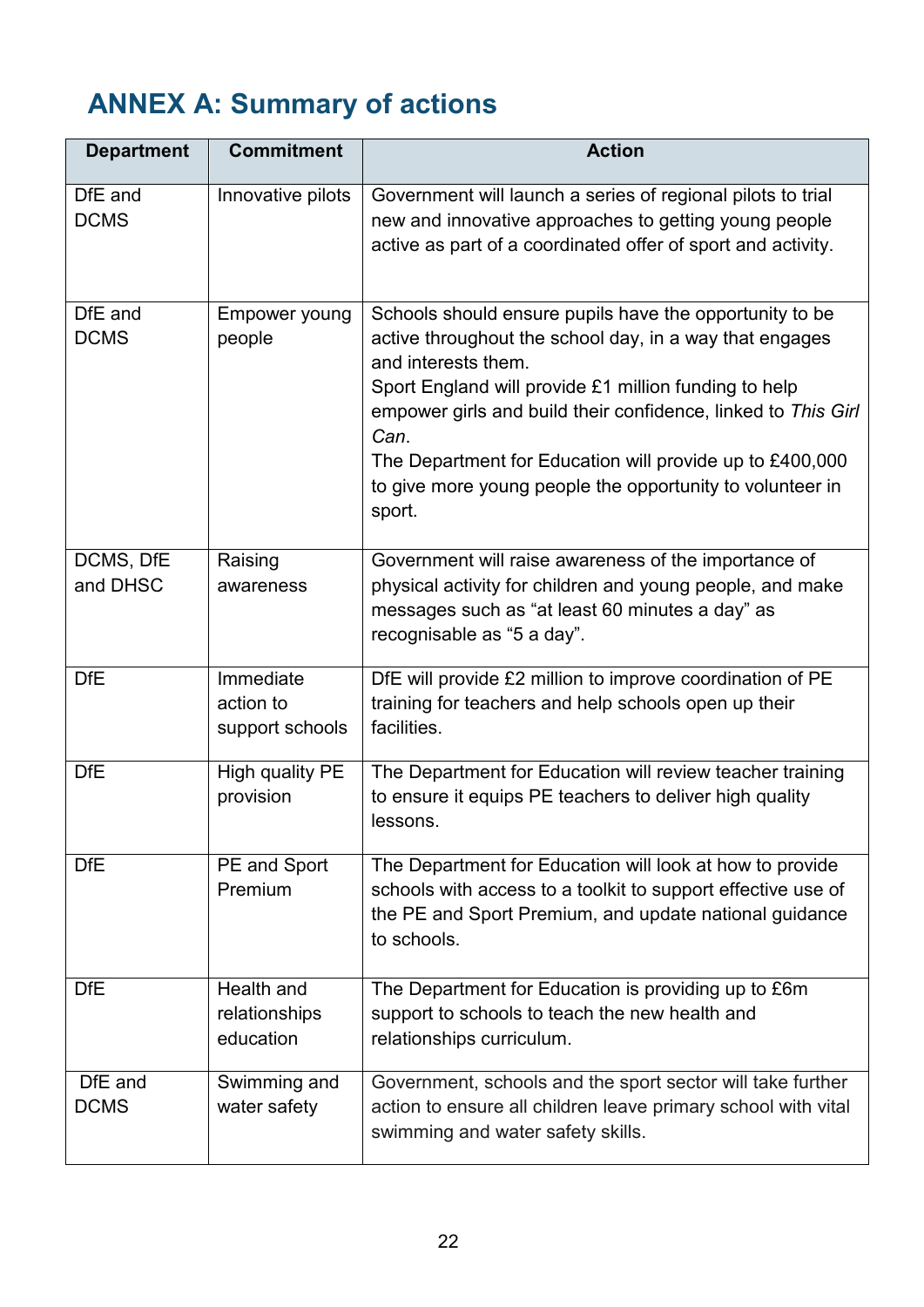| <b>Department</b> | <b>Commitment</b>                              | <b>Action</b>                                                                                                                                                                                                   |
|-------------------|------------------------------------------------|-----------------------------------------------------------------------------------------------------------------------------------------------------------------------------------------------------------------|
| <b>DfE</b>        | <b>Healthy Schools</b><br><b>Rating Scheme</b> | The Department for Education has launched a scheme to<br>help schools rate their health and wellbeing provision,<br>which includes guidance on appropriate levels of PE<br>provision.                           |
| <b>DCMS</b>       | After-school<br>clubs                          | Schools and providers will work together to increase the<br>provision of after-school sport opportunities, including 400<br>new Sport England satellite clubs.                                                  |
| <b>DCMS</b>       | Strong and<br>unified sport<br>sector          | The sport sector will work collaboratively to ensure that<br>clubs and programmes are consistent, high quality and<br>accessible, and open up and share their opportunity data<br>with the digital marketplace. |
| <b>DCMS</b>       | Competition and<br><b>School Games</b>         | We will set out a clear pathway of competition, and<br>strengthen the School Games, so that all young people can<br>find the right opportunities to compete.                                                    |
| <b>DCMS</b>       | Measurement                                    | The impact of these actions will be measured and<br>reviewed, to inform future policy. Government will work to<br>set targets for increases in children and young people's<br>activity levels.                  |